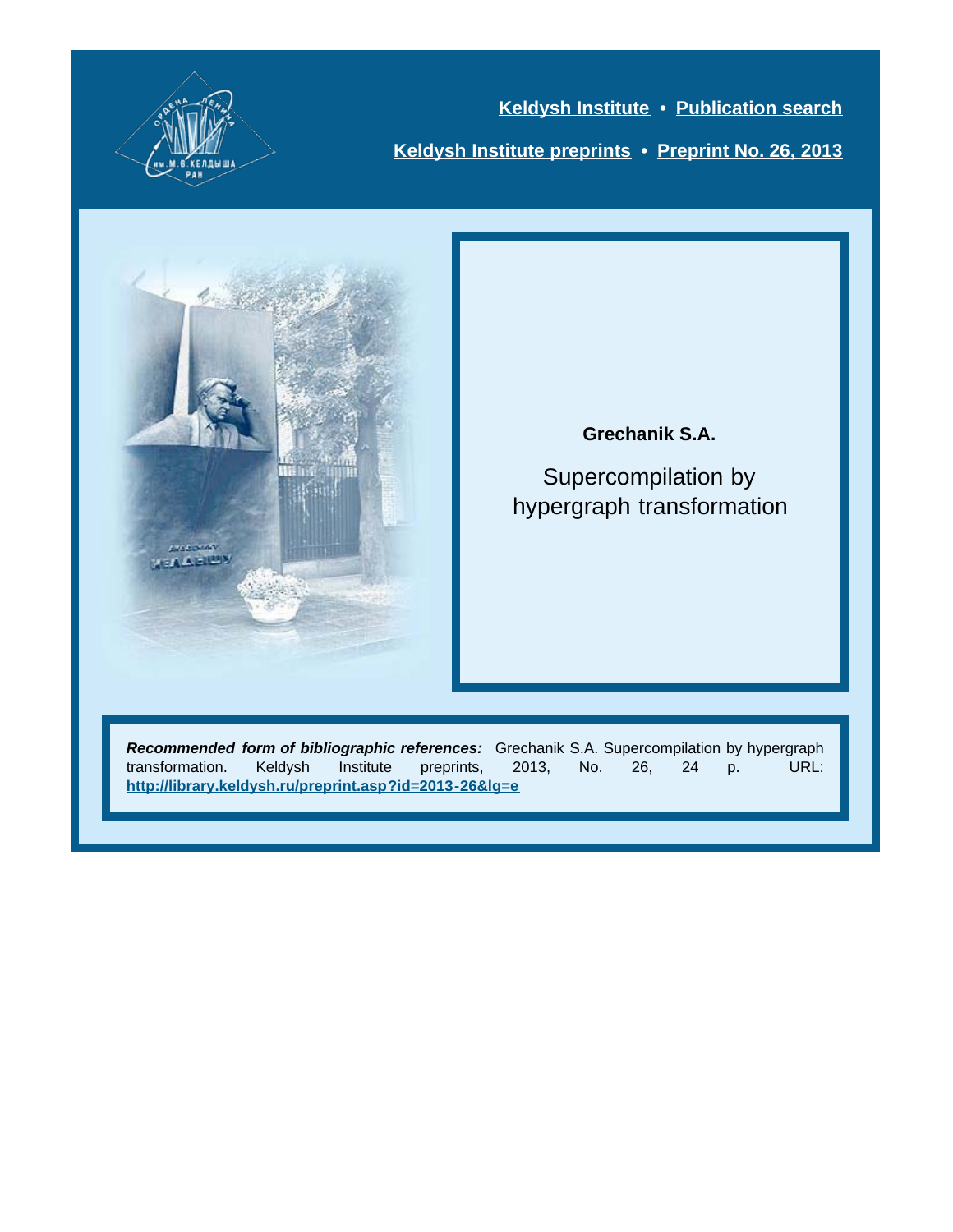#### KELDYSH INSTITUTE OF APPLIED MATHEMATICS Russian Academy of Sciences

Sergei Grechanik

Supercompilation by Hypergraph Transformation

Moscow 2013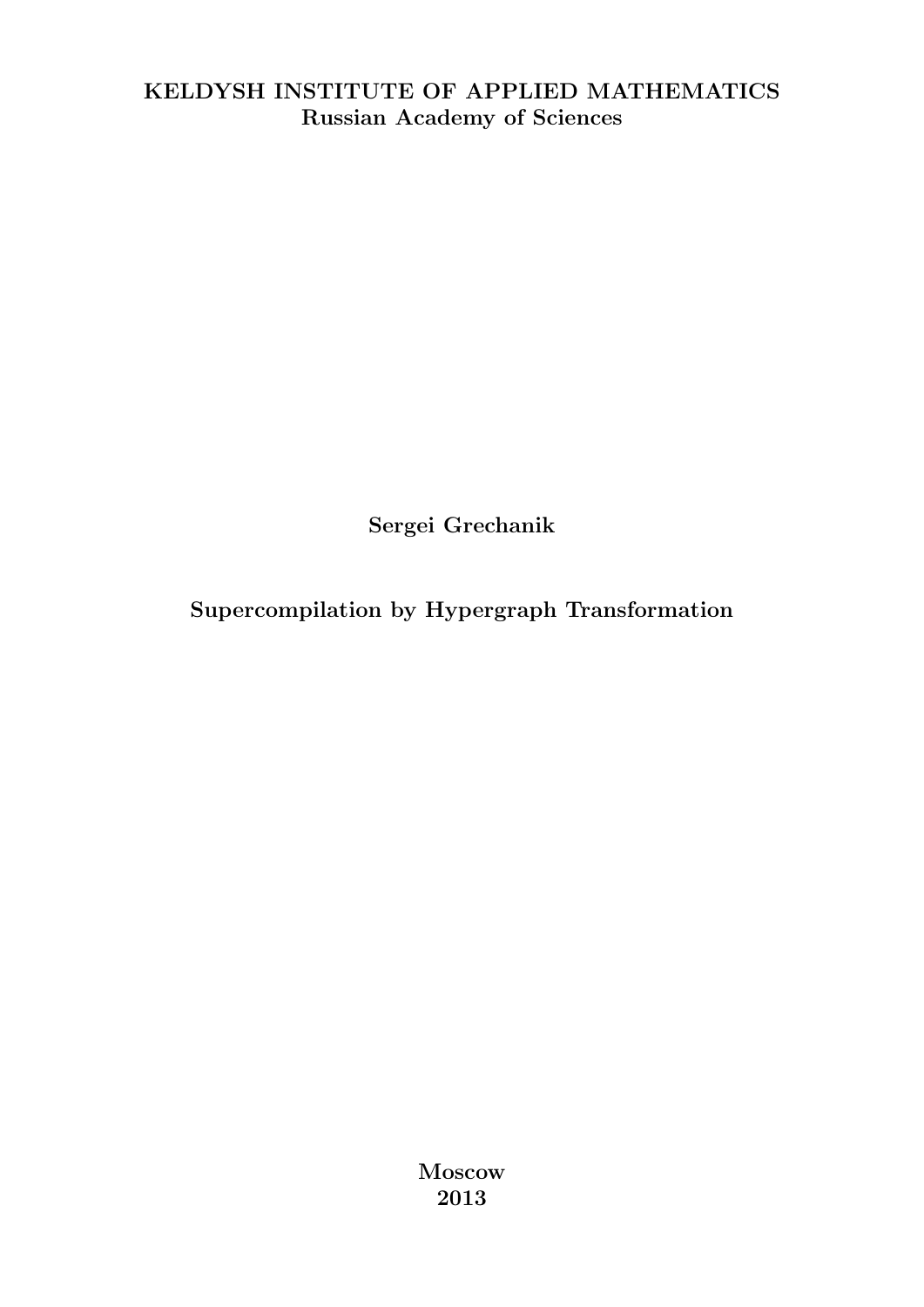#### Sergei Grechanik. Supercompilation by Hypergraph Transformation

This paper presents a reformulation of the notion of multi-result supercompilation in terms of graph transformations. For this purpose we use a hypergraph-based representation of the program being transformed. The presented approach bridges the gap between supercompilation and equality saturation. We also show how higher-level supercompilation naturally arises in this setting.

Supported by Russian Foundation for Basic Research grant No. 12-01-00972-a and RF President grant for leading scientific schools No. NSh-4307.2012.9.

#### Сергей Гречаник. Суперкомпиляция путём преобразования гиперграфа

В данной работе представлена новая формулировка многорезультатной суперкомпиляции на основе преобразований графа. Для этого используется представление преобразуемой программы, основанное на гиперграфах. Данный подход соединяет суперкомпиляцию и насыщение равенствами. Также в работе показано, что в этих условиях естественным образом возникает многоуровневая суперкомпиляция.

Работа выполнена при поддержке гранта РФФИ № 12-01-00972-a и гранта Президента РФ для ведущих научных школ № НШ-4307.2012.9.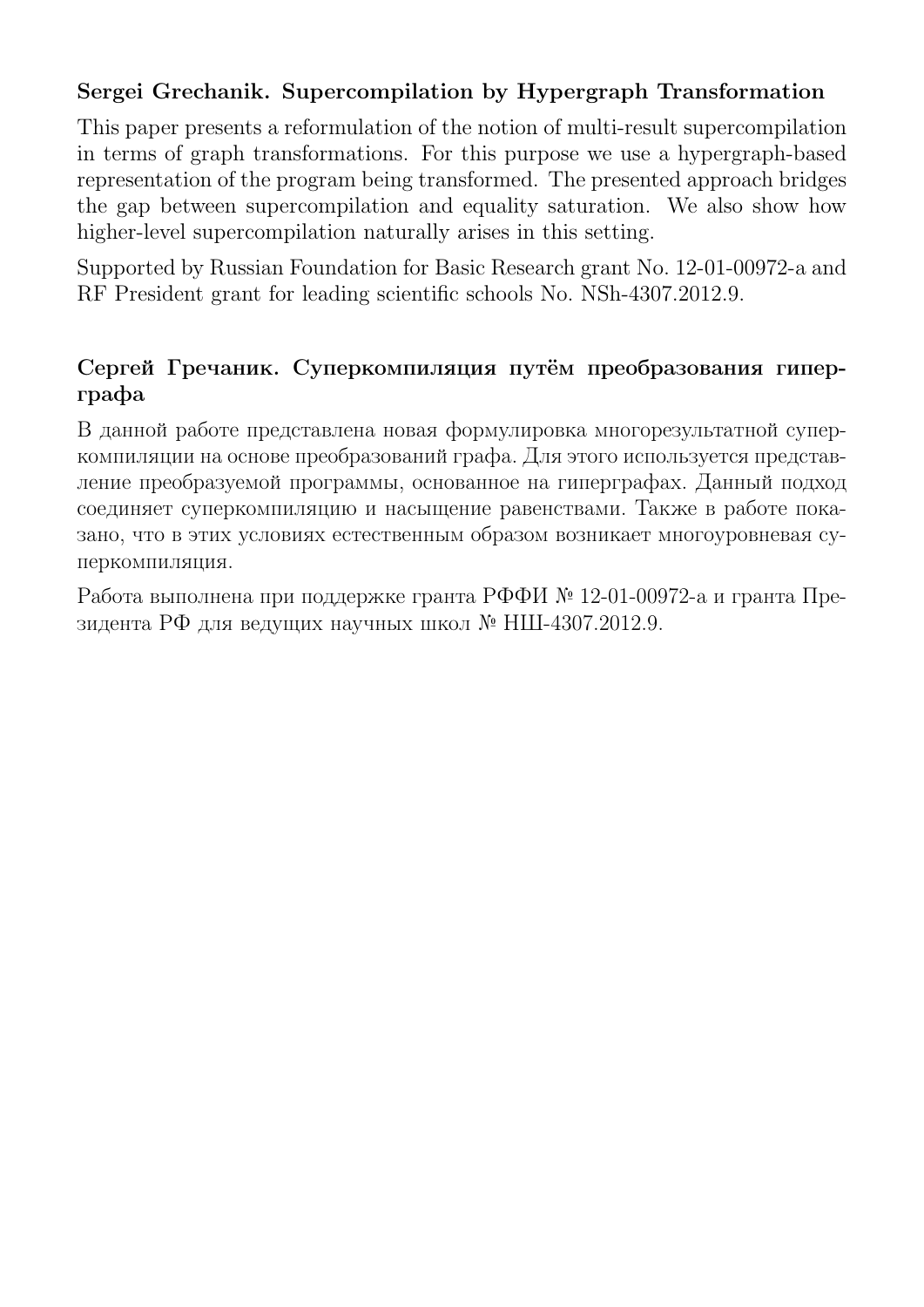# **Contents**

| $\mathbf{1}$    | Introduction                         | 3                       |  |
|-----------------|--------------------------------------|-------------------------|--|
|                 | 2 E-graphs vs Hypergraphs            | $\overline{\mathbf{4}}$ |  |
|                 | 3 Programs as graphs                 | $\overline{7}$          |  |
| $\overline{4}$  | <b>Graph</b> evolution               | 9<br>9                  |  |
|                 |                                      | 10                      |  |
|                 | 5 Merging by graph isomorphism       | 13                      |  |
| 6               | <b>Transformation ordering</b><br>15 |                         |  |
| $7\overline{ }$ | Example                              | 17                      |  |
| 8               | Conclusion and related work          | 20                      |  |
|                 | References<br>$\bf{22}$              |                         |  |

# <span id="page-3-0"></span>1 Introduction

Supercompilation is a method of equivalence-preserving source-to-source program transformation invented by Valentin Turchin [\[21\]](#page-24-0). Supercompilation is often seen as an optimization technique but it can also be used for program analysis. Here are some program analysis applications of supercompilation:

- Proving some property of a program by supercompiling composition of the property testing function and the program, and checking if the result of the supercompilation cannot return false [\[15\]](#page-23-0).
- Proving properties by applying program analysis to the supercompiled program rather than the original one. The idea is that a supercompiled program may be easier to analyze [\[17\]](#page-23-1).
- Proving equivalence of two programs by supercompiling them and then syntactically comparing the resulting programs [\[11,](#page-23-2) [16\]](#page-23-3).

Although program analysis was declared as possible application of supercompilation from the very beginning, interest in this application grew quite recently. This interest motivated rethinking of supercompilation, as it turned out that traditional supercompilers adjusted to program optimization were not necessarily well-suited for program analysis. One of the ideas that appeared during this rethinking was the idea of multi-result supercompilation [\[14\]](#page-23-4). A supercompiler is a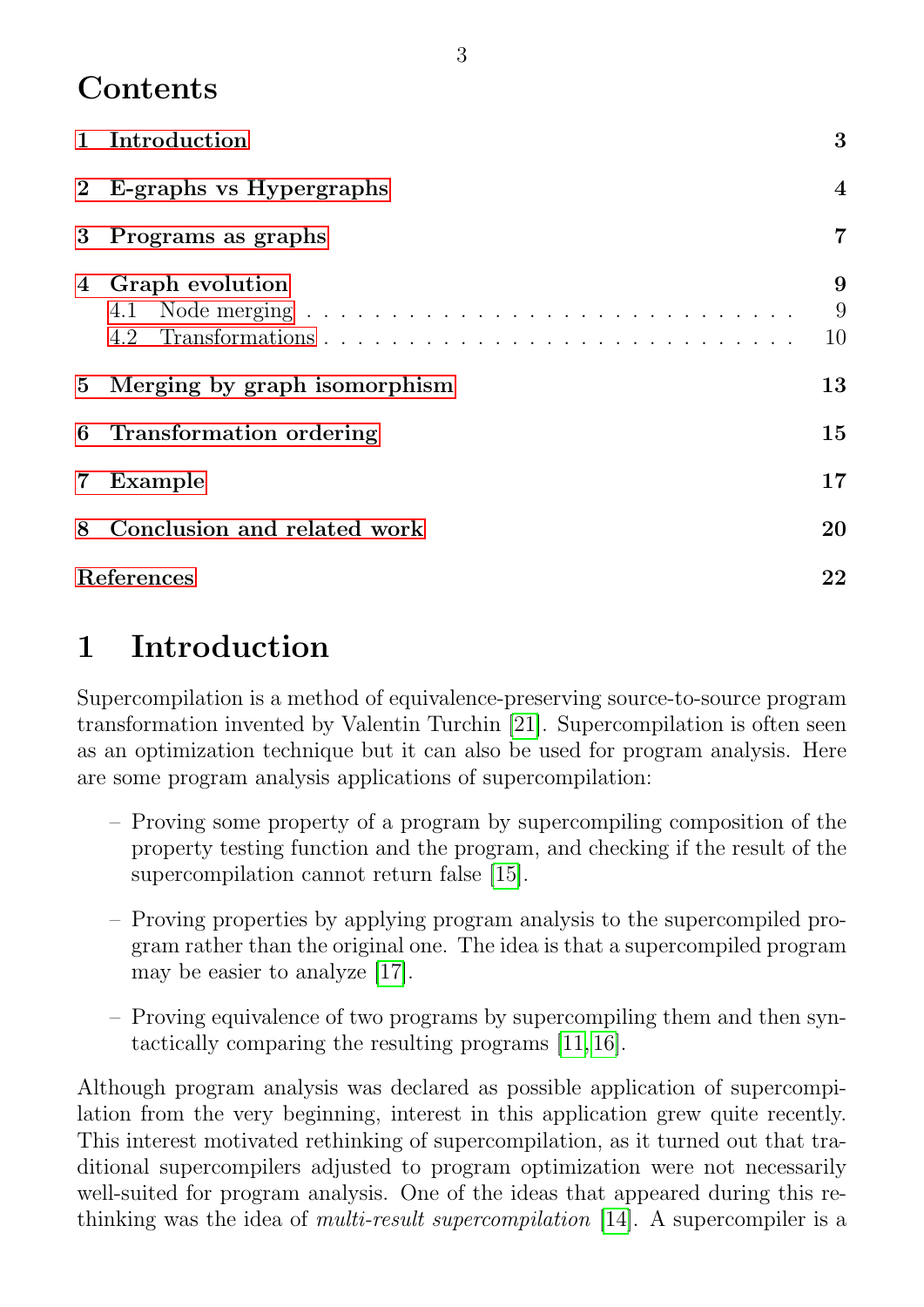multi-result one if it produces multiple programs, rather than a single program. Since supercompilers have many decision points, a single-result supercompiler can be transformed into a multi-result one by making it follow several possible paths, rather than choosing a single one by using some heuristics. This idea is fruitful for program analysis because we rarely know for sure what heuristics will bring us a more analyzable program.

The idea of multiresultness has also arisen in the fields different from supercompilation. For example, in the paper "Equality Saturation: A New Approach to Optimization" [\[20\]](#page-23-5) a method of optimizing imperative programs is described which essentially consists of two steps: building a set of transformed programs and choosing the best one among them. A notable thing about this method is that it uses a smart representation of the set of programs which exponentially reduces the amount of space needed to represent it by sharing common subprograms.

Originally multi-result supercompilation missed this smart representation of the set of programs (however MRSC uses a spaghetti stack representation which partially solves the problem [\[13\]](#page-23-6)). In our previous paper [\[3\]](#page-22-1) an attempt to employ this kind of representation was made. There the data structure representing a set of programs was called an overgraph (which was essentially a graph of configurations cleared of restrictions which had been imposed on it by traditional singleresult supercompilation). Although it was an obvious step toward the equality saturation approach, there were still many differences. This work is the result of analyzing these differences. Here we present supercompilation in a completely different way putting it on a graph transformation basis.

The paper is structured as follows. In Section [2](#page-4-0) we discuss sharing-enabling representations of program sets. In Section [3](#page-7-0) we show how a program can be represented as a hypergraph. In Section [4](#page-9-0) we discuss how hypergraphs can be transformed. In Section [5](#page-13-0) we introduce a powerful operation called merging by graph isomorphism. In Section [6](#page-15-0) we discuss transformation ordering. Then in Section [7](#page-17-0) we consider a simple example, and Section [8](#page-20-0) concludes the paper.

The source code of an experimental implementation of a hypergraph supercompiler based on the ideas of this paper can be found at [github.com/sergei](https://github.com/sergei-grechanik/supercompilation-hypergraph)[grechanik/supercompilation-hypergraph](https://github.com/sergei-grechanik/supercompilation-hypergraph)

## <span id="page-4-0"></span>2 E-graphs vs Hypergraphs

Good representation of sets of programs is crucial for multi-result program transformers like multi-result supercompilers. For example, consider the expression  $a_1 + a_2 + \ldots + a_n$ . Assume that the only thing we know about the + operation is that it is associative. Then the number of all possible representations of this expression as a graph is equal to  $(n - 1)$ -th Catalan number. Since each such graph contains  $n - 1$  functional elements representing the  $+$  operation, the total number of functional elements (or hyperedges<sup>[1](#page-4-1)</sup>, see below) to represent the whole

<span id="page-4-1"></span><sup>&</sup>lt;sup>1</sup>We use the number of hyperedges because it grows faster than the number of nodes.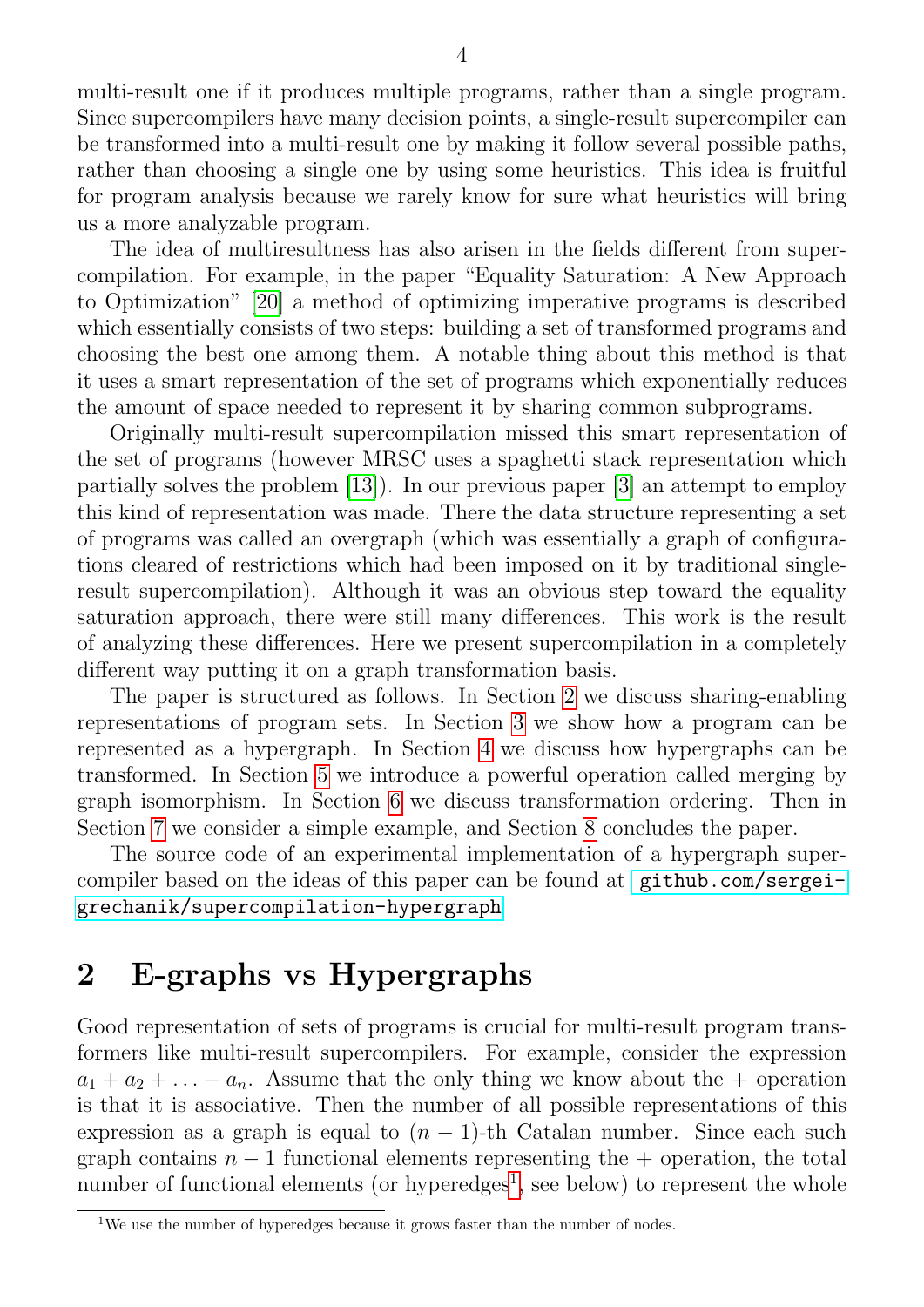set would be

$$
(n-1)C_{n-1} = \frac{n-1}{n} \binom{2n-2}{n-1} = O\left(\frac{4^n}{\sqrt{n}}\right)
$$

But this approach does not take into account common subexpressions. For example, these two representations have a common subexpression  $a_1 + a_2$ .

$$
(a_1 + a_2) + (a_3 + a_4) \qquad ((a_1 + a_2) + a_3) + a_4
$$

If we merge all the graphs into a single graph using one of the methods described below so that all common subexpressions are shared, the total number of functional elements representing + will be expressed by  $(n-1)$ -th tetrahedral number:

$$
T_{n-1} = \frac{n(n-1)(n+1)}{6} = O(n^3)
$$

<span id="page-5-0"></span>This is much better, it's even polynomial! (Indeed, each contiguous subexpression of length  $m \leq n$  has  $m-1$  ways to be represented as a sum of two smaller subexpressions. By summing up we get exactly  $T_{n-1}$ .)



Figure 1: An example of an E-graph representing two expressions,  $a + b + c + d$ and  $b + c + d + e$ , the subexpression  $b + c + d$  having two representations

There are several representations of graph sets which enable sharing although all of them are very similar and can be easily transformed to each other. The first one is an E-graph  $[1,8]$  $[1,8]$ . An E-graph is a graph together with an equivalence relation defined on the nodes of this graph. Nodes of an E-graph are usually labeled with an operation and connected with edges to nodes representing its arguments. Nodes which are known to represent the same value are put in the same equivalence class. Usually equivalent nodes are drawn to be connected with a dashed line. An example of an E-graph is shown in Figure [1.](#page-5-0) One of the minor problems of E-graphs can be illustrated with this figure: the subexpression  $(b+c)+d$  is part of the expression  $a+(b+c+d)$  while the alternative representation of this subexpression  $b+(c+d)$  is part of the expression  $(b+c+d)+e$  but since the two representations are equal as denoted by the dashed line, either of them could equally be used to form any of the bigger expressions. This makes the E-graph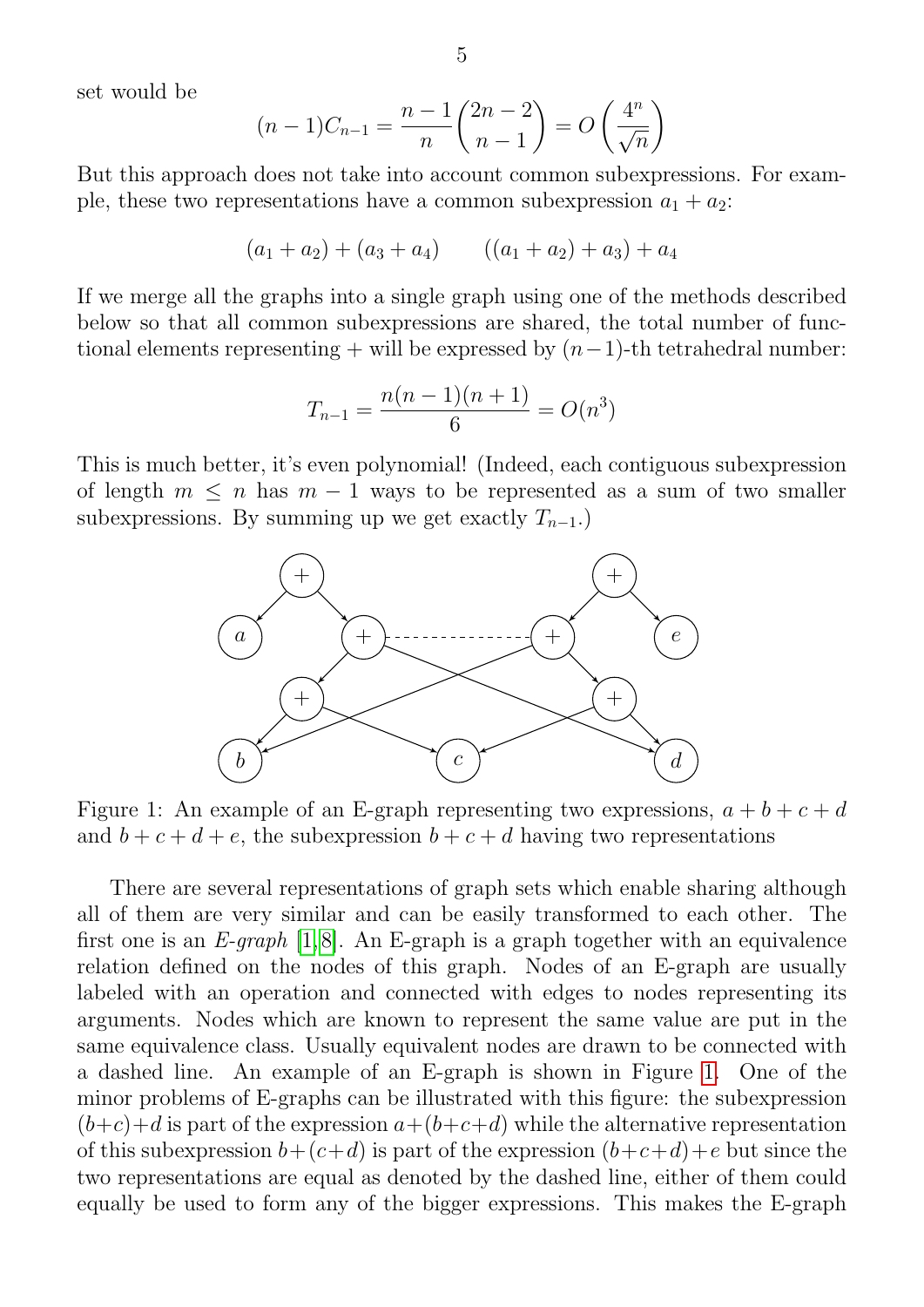representation ambiguous which is not a very big problem but is annoying, so we prefer to use other representations.

The cause of this problem is that edges in E-graphs connect functional elements to functional elements while they should really connect them to entire equivalence classes. This leads us to the bipartite graph representation. A bipartite graph representing a program or an expression contains nodes of two types: And-nodes and Or-nodes (and thus graphs of this kind are often called And-Or-graphs). Ornodes represent values and correspond to equivalence classes of E-graphs. Andnodes represent operations and correspond to nodes of E-graphs. Edges going from Or-nodes to And-nodes represent multi-resultness: each such edge corresponds to a representation of a given Or-node. Informally, to compute the value of an Or-node one should choose any of the outgoing edges, and hence the name "Ornode". Similarly, an And-node requires all of the outgoing edges to compute the value of the node (it's not a precise statement though, as it may be false for lazy languages). Figure [2](#page-6-0) depicts a bipartite graph corresponding to the E-graph shown above. Note that although it is useful to label Or-nodes with expressions they represent, they don't really contain any such information.

<span id="page-6-0"></span>

Figure 2: The same expressions represented as a bipartite graph

The last representation we consider is the *hypergraph* representation. A hypergraph is a generalization of a graph with hyperedges in place of edges. Hyperedges differ from edges in that they can connect arbitrary number of nodes (as long as this number is greater than zero). Each hypergraph can be represented as a bipartite graph by replacing every hyperedge with a node with edges connecting it to all the nodes that were connected by the original hyperedge. That is, the difference between the bipartite graph representation and the hypergraph representation is mainly terminological: we now call Or-nodes just nodes, and And-nodes together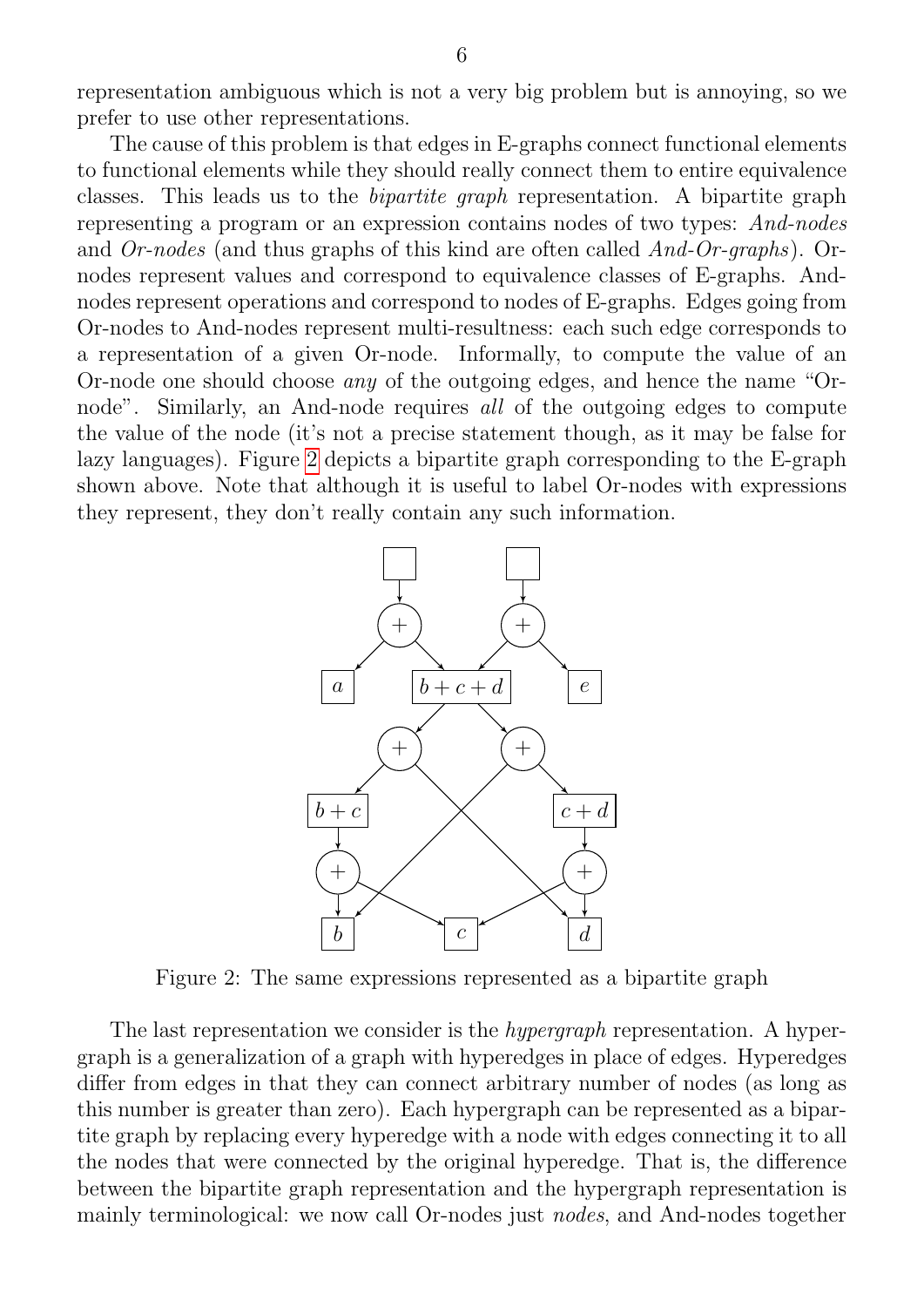with incident edges are now *hyperedges*. We prefer this terminology to underline the difference between nodes and hyperedges: nodes behave like metavariables and hyperedges are like statements about these metavariables. Moreover, hyperedges have no identity: if two hyperedges have the same source and destination nodes and the same label then they are indistinguishable. On the other hand, nodes contain no information themselves (except maybe some auxiliary information) but they have identity and we can distinguish among them.

However, we will draw hypergraphs as bipartite graphs as it is easier to draw a hyperedge as a node with edges. Note also that, for the sake of brevity, we will just say graph instead of using the term "directed labeled multihypergraph of a certain kind" to describe instances of the data structure we use.

## <span id="page-7-0"></span>3 Programs as graphs

To describe hypergraph-based supercompilation we will use a lazy first-order subset of Haskell as a source language. All its features are demonstrated by the following piece of code:

```
not b =case  of
   T \rightarrow FF \rightarrow Teven n =case n of
   Z \rightarrow TS m \rightarrow \text{odd } modd n = \text{not} (even m)
```
Unsurprisingly, we can represent any such program as a graph. Indeed, functions can be represented by nodes, and constructions like "case of" or function calls become hyperedges. Since we work with graphs, recursion is represented simply by cycles. The graph corresponding to the code above is shown in Figure [3.](#page-8-0)

Several things should be pointed out:

- Intermediate nodes are introduced to split complex expressions into basic constructions.
- Some nodes are shared. In this example only constants and variables are shared but the complexity of shared expressions is not limited.
- Variables are represented by the identity function.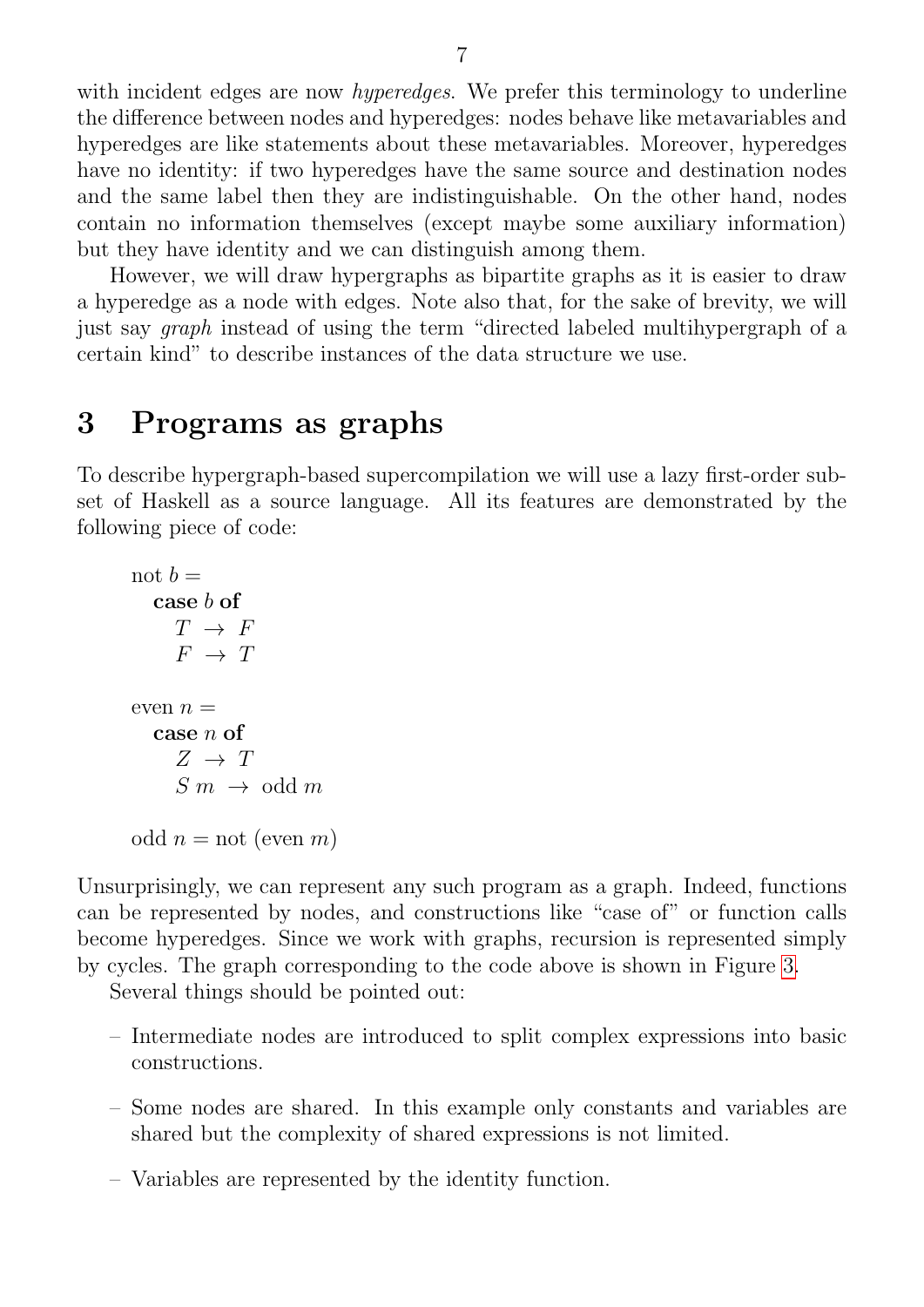<span id="page-8-0"></span>

Figure 3: Hypergraph representing the code above

- Each node represents a function of several named arguments that returns a single result. Putting it in other words, each node represents an expression with several free variables. It is useful to store names of the arguments inside a node. The actual implementation uses natural numbers instead of names but we will use names for the sake of readability.
- Some edges have renamings on them. Actually, all edges of all hyperedges are labeled with renamings but we don't draw those which happened to be identity. These renamings are important because without them we wouldn't be able to share expressions which differ only in the names of their variables (see Section [4.1\)](#page-9-1).
- There are two possible ways to represent a function call. If all the arguments are just variables then we can simply put a renaming on the edge. But if some of the arguments are complex expressions then we should use an explicit substitution (which is like a let expression but must bind all free variables).
- Some hyperedge labels contain parameters. For example, the "subst" label is parameterized by the names of variables being bound. The "case of" label is parameterized by the list of patterns.
- Each node of this graph has a single outgoing hyperedge. This is because it has been converted from a program. It works the other way too: if every node of a graph has exactly one outgoing hyperedge then it can be converted into a program. During the graph transformation phase the graph loses this property and starts to represent a set of programs.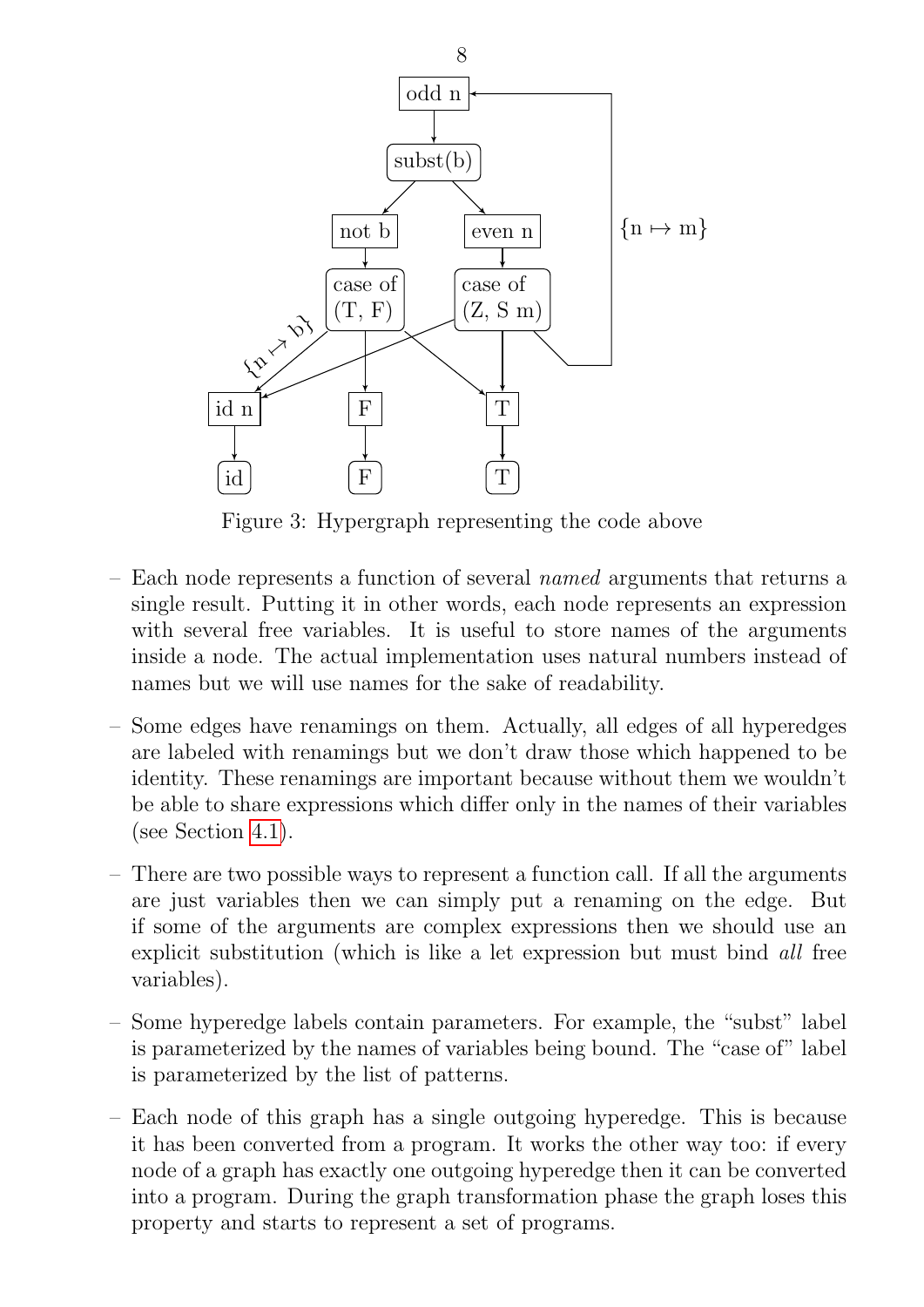# <span id="page-9-0"></span>4 Graph evolution

The process of hypergraph-based supercompilation from the bird's eye view consists of three steps:

- 1. Converting a program being supercompiled into a graph.
- 2. Transforming the graph.
- 3. Extracting residual programs from the graph (optional).

The third step is optional because some applications of supercompilation (like proving equivalence of two expressions, see Section [5\)](#page-13-0) don't require residualization. Thus the second step is the most important one.

We mainly follow the equality saturation approach [\[20\]](#page-23-5). Graph evolution consists in consecutive application of different transformations. We don't restrict transformations too much: a transformation checks if the graph meets certain conditions and then adds some hyperedges or nodes, removes some hyperedges, and merges some nodes (the operation to be described soon). It is known that if transformations are not allowed to delete hyperedges and their preconditions are monotone then the graph transformation system is confluent, i.e. we can apply transformations in any order and get the same result if we reach saturation (the state when no more transformations can be applied). There are two problems though: first, this approach is too restrictive, sometimes hyperedge deletions are useful, particularly we use transformations which replace hyperedges with their simplified versions; second, it is very hard to reach saturation, at least in the case of a supercompiler. That's why we propose a slightly different solution to the ordering problem which we will describe later in Section [6.](#page-15-0)

### <span id="page-9-1"></span>4.1 Node merging

Merging is an operation that glues two nodes into one. It corresponds to merging of equivalence classes of an E-graph. Transformations can perform merging directly but usually it is performed automatically when there are two different nodes with equal outgoing hyperedges (i.e. with the same destination nodes and labels). Merging of two nodes may lead to more hyperedges turning out to be equal thus triggering a chain reaction (Figure [4\)](#page-10-1).

All incident hyperedges are reattached to their renewed source or destination nodes during the process of merging, and since hyperedges don't have identity, equal hyperedges are automatically merged. Note that in terms of E-graphs the result of this chain reaction will be the congruence closure of the associated equivalence relation on nodes [\[18\]](#page-23-7).

In the domain of supercompilation for functional languages merging has a peculiarity: nodes should be merged modulo renaming (modulo invertible renaming, to be precise). Indeed, an expression with  $n$  free variables can be represented in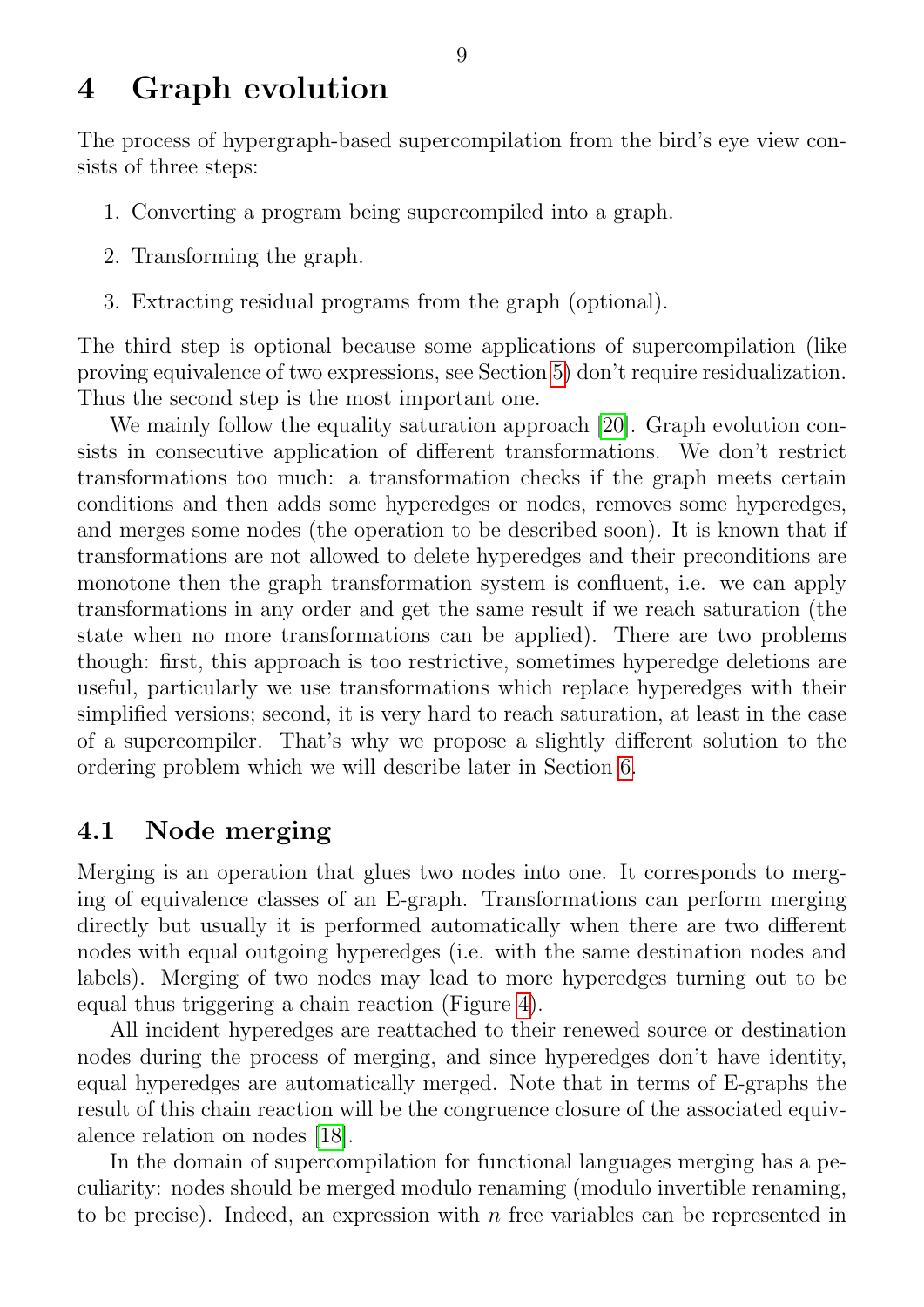<span id="page-10-1"></span>

Figure 4: A chain reaction of node merging

<span id="page-10-2"></span>n! ways which differ only in the order of variables. Fortunately, merging modulo renaming is easy when hyperedges are labeled with renamings, as we just have to adjust them when reattaching hyperedges as shown in Figure [5.](#page-10-2)



Figure 5: Adjustment of renamings during the reattachment of hyperedges

#### <span id="page-10-0"></span>4.2 Transformations

We split up all transformations into three groups. The first one is a group of transformations that simplify hyperedges by replacing them with simpler ones. An example of such transformation is replacing a substitution that substitutes only variables with a simple renaming. These transformations are very useful in practice because they considerably simplify the graph. We won't consider these transformations further because they are usually concerned with a lot of technical details, but it is important to bear in mind their existence as they undermine the simple monotonicity-based solution to the transformation ordering problem.

The second group includes transformations which do most of the work, namely driving and generalization. They have monotone preconditions and only add nodes and hyperedges. The third group is a group of a single transformation which we call *merging by graph isomorphism*. It corresponds to residualization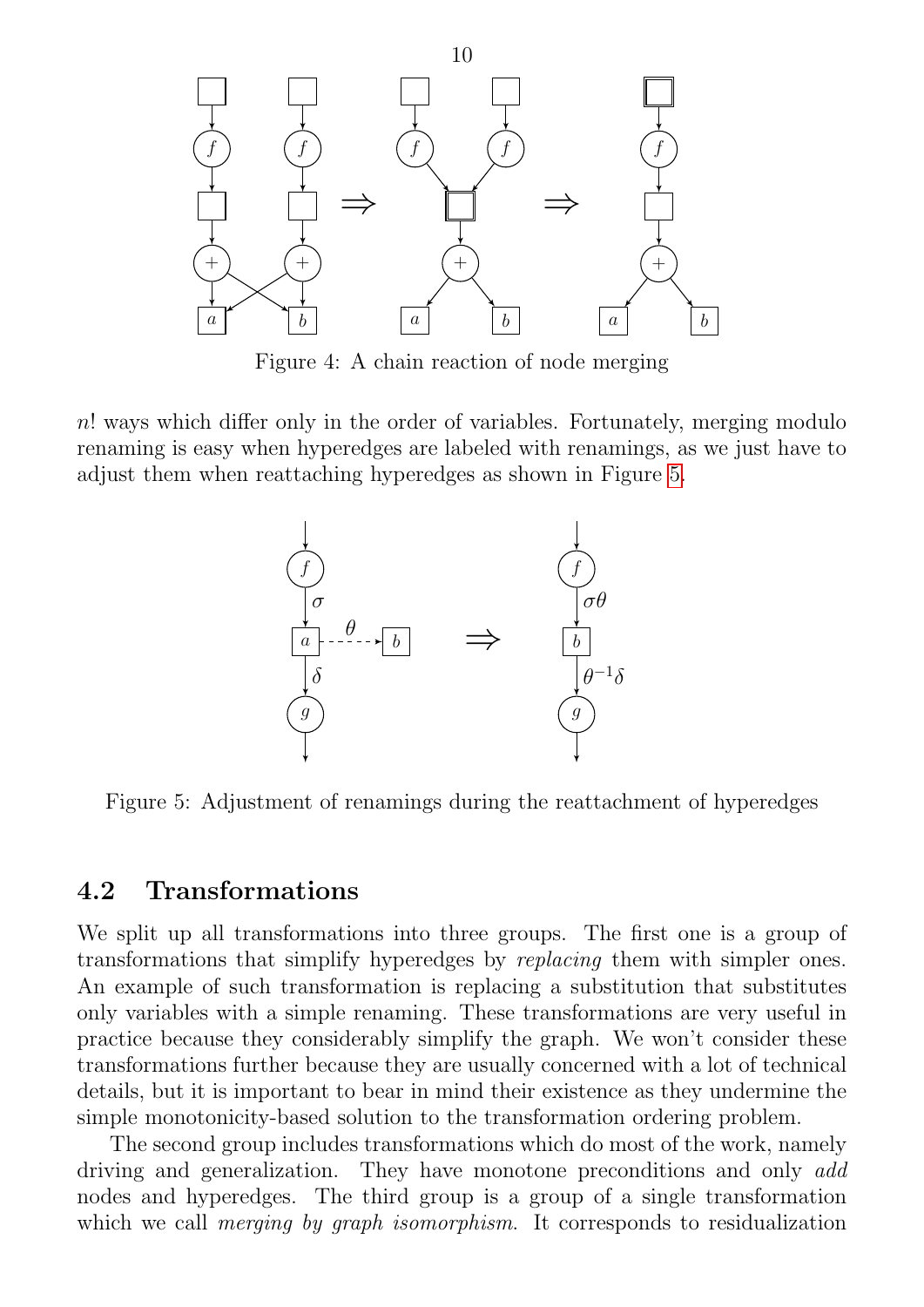<span id="page-11-0"></span>

| $(subst-id)$        | $x\{x=A\}\,\mapsto\,A$                                                     |
|---------------------|----------------------------------------------------------------------------|
| (subst-subst)       | $E\{x = A\}\{y = B\} \mapsto E\{x = A\{y = B\}\}\$                         |
| $(subst-constr)$    | $(C E_1 E_2)$ { $x = A$ } $\mapsto C (E_1 \{x = A\}) (E_2 \{x = A\})$      |
| (subst-case-of)     | (case $E_1$ of C $y z \rightarrow E_2$ ) $\{x = A\} \mapsto$               |
|                     | (case $E_1$ { $x = A$ } of C $y z \rightarrow E_2$ { $x = A$ })            |
| $(case-of-constr)$  | $(\cose C E_1 E_2 \text{ of } C y z \rightarrow E_3) \rightarrow$          |
|                     | $E_3 \{y = E_1, z = E_2\}$                                                 |
| $(case-of-case-of)$ | (case (case $E_1$ of C $y z \to E_2$ ) of C $s t \to F$ ) $\mapsto$        |
|                     | (case $E_1$ of C $y z \rightarrow$ (case $E_2$ of C $s t \rightarrow F$ )) |
| $(case-of-id)$      | $(\case x \text{ of } C y z \rightarrow E) \rightarrow$                    |
|                     | (case x of C y $z \to E$ { $x = C$ y z})                                   |

Figure 6: Transformations which enable driving

and enables higher-level supercompilation. We will discuss merging by graph isomorphism in the next section while devoting the rest of this section to the second group.

In traditional supercompilers operations like driving or generalization work with whole configurations, which are usually just expressions with free variables. In the case of multi-result supercompilation based on hypergraph transformation, operations should be more fine-grained as configurations are dissipated over the graph in a form of individual hyperedges. With explicit substitutions this can be achieved quite easily. Most of the transformations we use to perform driving and generalization require two hyperedges with one common node as a precondition, and their effect is usually swapping of these two hyperedges (the original hyperedges are preserved, of course).

Although transformations work on graphs, we will write them as term rewriting rules in the form *original-term*  $\mapsto$  *new-term* for brevity (we also describe them quite informally pretending that we have only single binary constructor  $(C)$ , no renamings on edges, and the problem of variable name collisions doesn't exist). To describe terms we use the syntax of the simple lazy language presented above with a single exception: instead of function calls we use explicit substitutions, like this:

$$
E\left\{x=A,\,y=B\right\}
$$

The term rewriting rules can be interpreted as graphs transformations quite easily. Let's consider the first (and the simplest) transformation subst-id (Fig-ure [6\)](#page-11-0). It states that if we substitute A for x then we get A, or in other words if we call the id function then we get the argument. The effect of applying this transformation to a graph is shown in Figure [7.](#page-12-0) The effect of this operation is just merging of the nodes  $N$  (which represents the left hand side) and  $A$  (which is exactly the right hand side). Note that it doesn't delete the original substitu-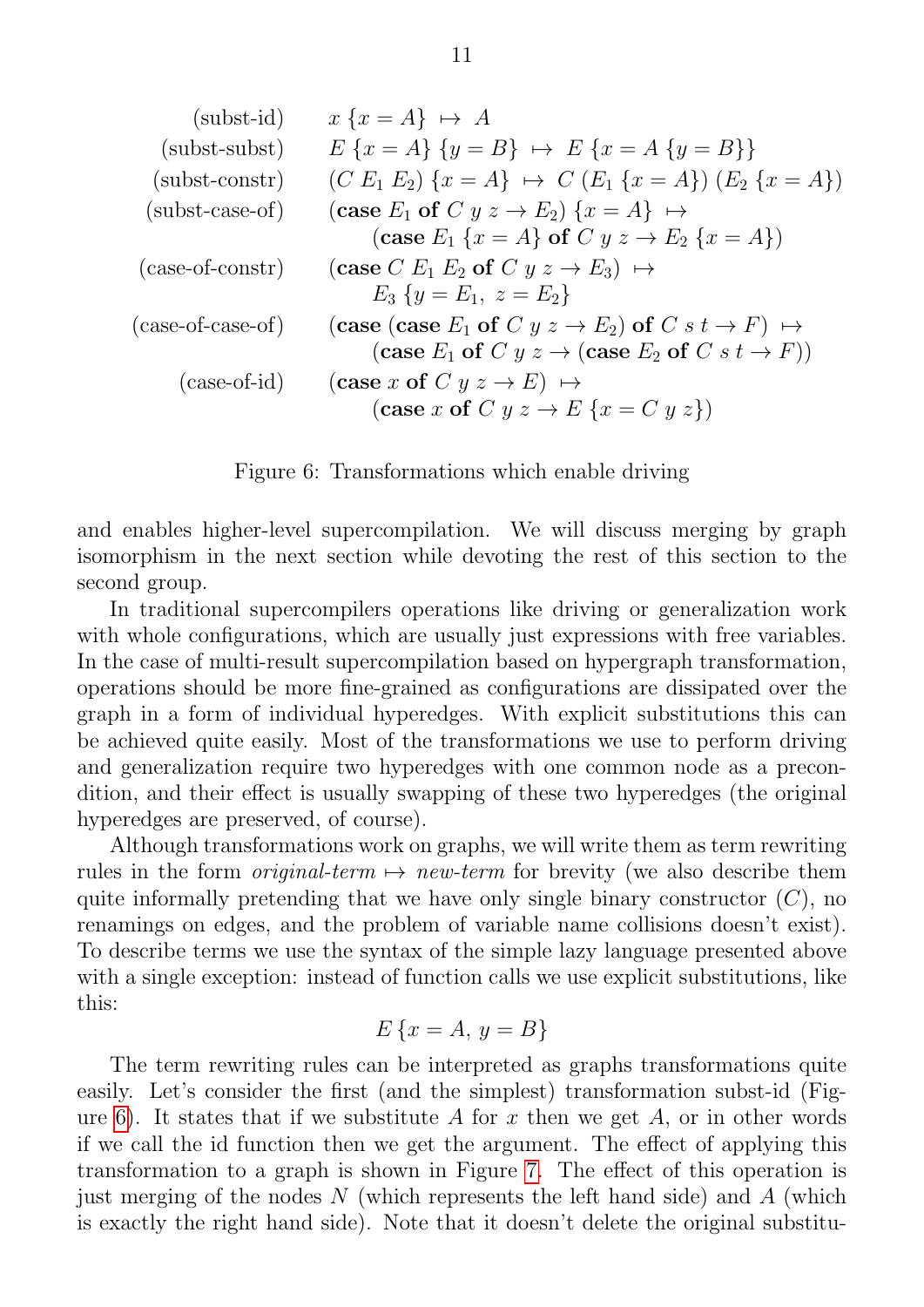<span id="page-12-0"></span>

Figure 7: Applying subst-id to a graph

<span id="page-12-1"></span>

| $(id-subst)$            | $A \mapsto x \{x = A\}$                                      |
|-------------------------|--------------------------------------------------------------|
| $(subst-subst-inv)$     | $E\{x = A\{y = B\}\}\ \mapsto\ E\{x = A\}\{y = B\}$          |
| $(constr\text{-}subst)$ | $C(E_1\{x=A\}) E_2 \mapsto (C E_1 E_2) \{x=A\}$              |
| $(case-of-subst-1)$     | (case $E_1 \{x = A\}$ of $C y z \rightarrow E_2$ ) $\mapsto$ |
|                         | (case $E_1$ of C $y z \rightarrow E_2$ ) $\{x = A\}$         |
| $(case-of-subst-2)$     | (case $E_1$ of C $y z \rightarrow E_2 \{x = A\}$ ) $\mapsto$ |
|                         | (case $E_1$ of C $y z \rightarrow E_2$ ) $\{x = A\}$         |
| (share)                 | $E\{x=A, y=A\} \mapsto E\{x=z, y=z\}\{z=A\}$                 |

Figure 8: Transformations which enable generalization

tion hyperedge. Other transformations would usually add some new hyperedges growing from  $N$  instead of merging.

Among the transformations the most important are those which enable driving (Figure [6\)](#page-11-0). These transformations essentially describe the evaluation rules for our language except the last transformation, case-of-id, which represents propagation of positive information.

Generalization is also important for supercompilation but in the case of hypergraphs configurations are already in a sort of generalized state, i.e. we are allowed to transform any subexpression of a given expression. For example consider a composition of three functions  $f \circ (q \circ h)$ . Its proper subexpressions are f, q, h and  $q \circ h$ . Each such subexpression is represented by a node. However,  $f \circ q$ is not a subexpression of  $f \circ (q \circ h)$ , so the task of generalization in a hypergraph supercompiler is to rewrite the original expression into an equivalent but different form  $(f \circ q) \circ h$ , which does contain  $f \circ q$  as a subexpression. This can be done with the help of transformations from Figure [8](#page-12-1) (again, we omit some details, especially those concerned with name collisions; moreover in the implementation a slightly different set of transformations is used). Their main idea is to lift substitutions up, in contrast to driving which pushes them down

It is worth mentioning that generalization in the context of multi-result super-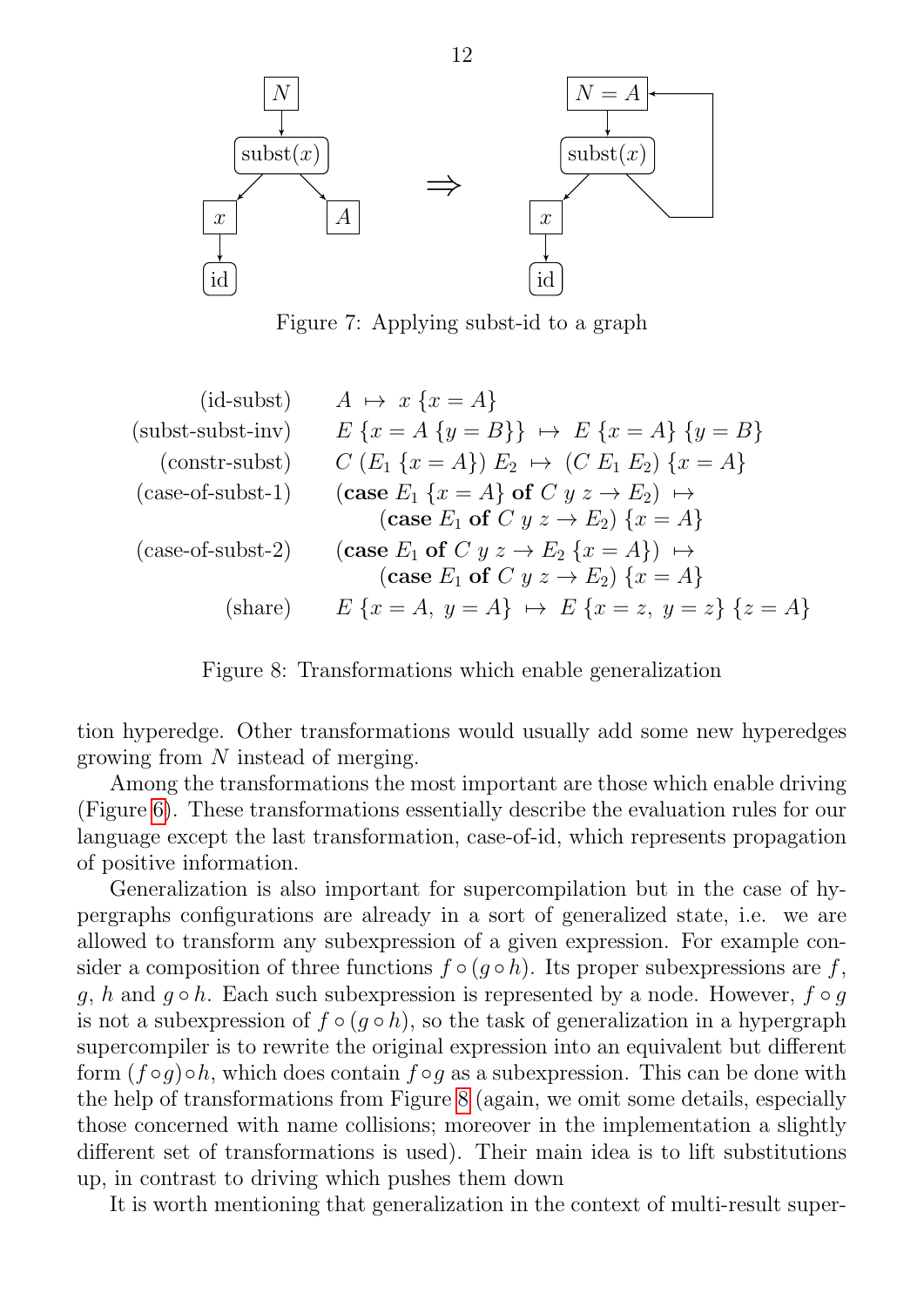compilation is a very hard problem as it produces a lot of different expressions, and sharing doesn't always help. For this very reason saturation is hard to achieve, and more delicate solutions are needed.

## <span id="page-13-0"></span>5 Merging by graph isomorphism

Local transformations like those presented in the previous section are necessary, but not sufficient. It's not difficult to see why. For instance, consider the following two zero-arity functions which build an infinite "number":

 $\inf1 = S \inf1$  $\inf2 = S \inf2$ 

<span id="page-13-1"></span>The two are obviously equal but they will not be merged by the hypergraph supercompiler if only the techniques described so far are used. The automatic node merging method described in Section [4.1](#page-9-1) guarantees that nodes that have equal non-recursive definitions will be merged, but each of these two nodes is recursively defined in terms of itself (Figure [9\)](#page-13-1) and there is no transformation that can convert a recursive definition into a non-recursive one.



Figure 9: An example of two equal nodes that cannot be easily merged

There are at least two possible ways to solve the problem. The first one is to introduce a transformation that would convert a recursive definition into a non-recursive definition (for example using an explicit fixed-point combinator and higher-order functions). The second one is to add a recursion-aware merging operation. We've followed the second way (partly because we didn't want to complicate our language with higher-order functions yet).

We call this kind of merging operation *merging by graph isomorphism* (or *merg*ing by isomorphism for short). It takes two nodes and tries to find two isomorphic subgraphs growing from them and meeting certain additional conditions. If it succeeds in finding these subgraphs then the two nodes are being merged. Merging by isomorphism is related to traditional residualization. Indeed, the found subgraphs can be considered residual programs, and the merging by isomorphism algorithm can be easily altered to return a set of residual programs for a single node. It is also possible to build a merging by isomorphism operation using residualization – we just need to build two sets of residual programs for the given nodes and then look if they have a non-empty intersection. It is a well-known trick in the field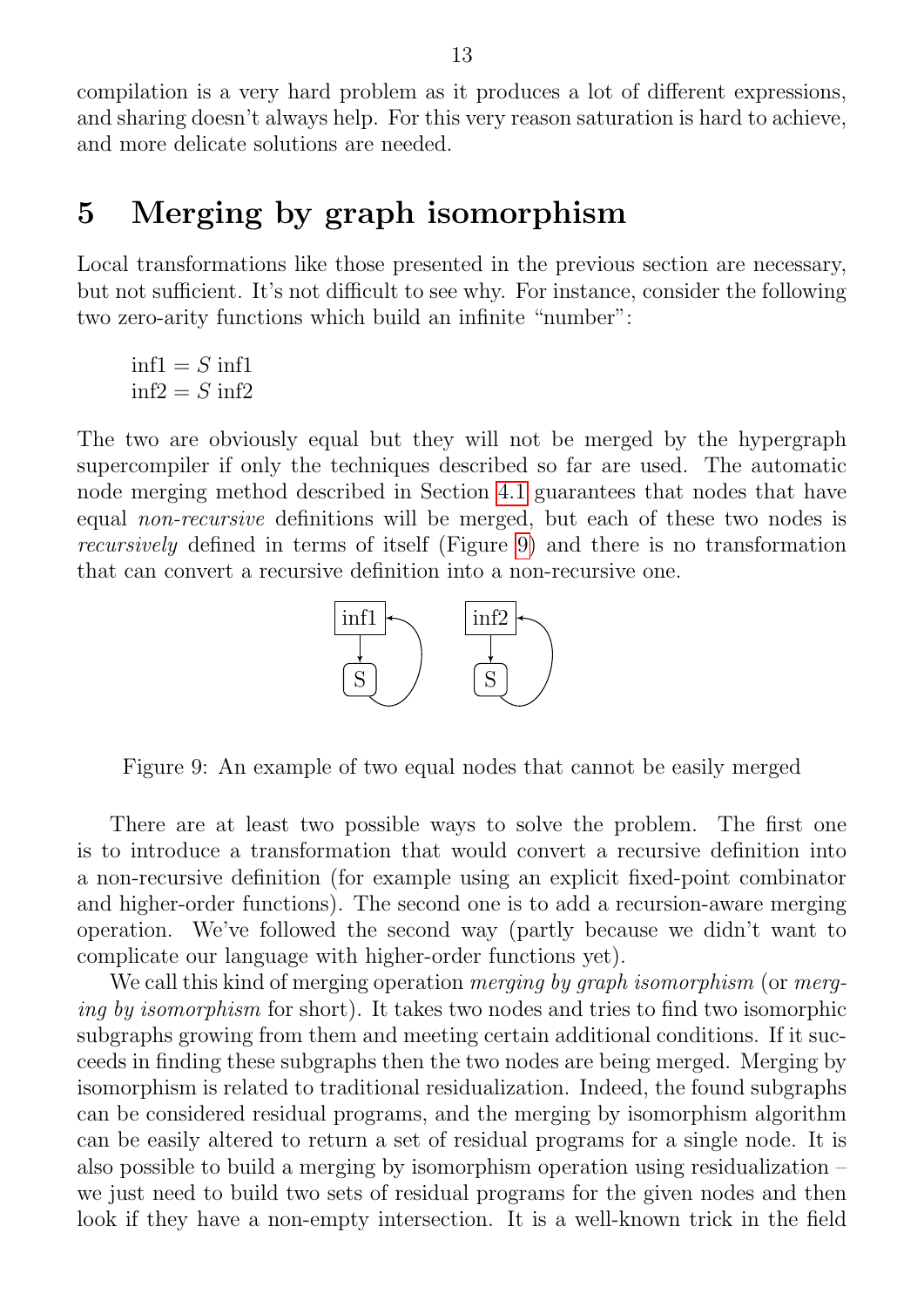```
function MERGE-BY-ISOMORPHISM(m, n)if ISOMORPHIC?(m, n, \emptyset) then
    MERGE(m, n)function ISOMORPHIC?(m, n, \text{history})if m = n then
     return true
else if (m, n) \in history and the safety condition is met then
    return true
else if m and n have incompatible hyperedges then
    return false
else
    Check all the pairs of outgoing hyperedges:
    for h_1 \leftarrow \text{out}(m), h_2 \leftarrow \text{out}(n) do
        children = zip(\text{dests}(h_1), \text{dests}(h_2))if label(h_1) = label(h_2) and
               \forall (m', n') \in \text{children}ISOMORPHIC?(m', n', \{(m, n)\} \cup history) then
            return true
    return false
```
14

Figure 10: Merging by graph isomorphism algorithm

of supercompilation but we do not recommend doing this since it is much more efficient to check nodes for equivalence directly.

The merging by isomorphism algorithm is outlined in Figure [10.](#page-14-0) The merging by isomorphism function calls the function isomorphic? (which does all the work) and merges the given nodes if it returns true. The function ISOMORPHIC? checks if there are two isomorphic subgraphs growing from the nodes. The idea is to simultaneously traverse the graph from the given nodes by following hyperedges with equal labels. Note though that, since any merging is done modulo renaming, and merging by isomorphism is not an exception, the equality between the corresponding hyperedges should be checked up to renaming, but for simplicity we do not take this into account here.

There are several shortcuts in the presented algorithm. First, if the two nodes are equal non-recursively then we don't have to further check their equivalence. Second, if the nodes have incompatible outgoing hyperedges then they can't be equal and we return false. As an example of incompatible hyperedges consider two hyperedges representing different constructors. Since a function cannot issue two different constructors simultaneously, their source nodes cannot be equal.

Another important point is the safety condition that is checked when we encounter a pair of nodes that we have already seen (this situation somewhat corresponds to folding in traditional supercompilation). We have to do this because there may be vacuous cycles in the graph. For example a hyperedge of the fol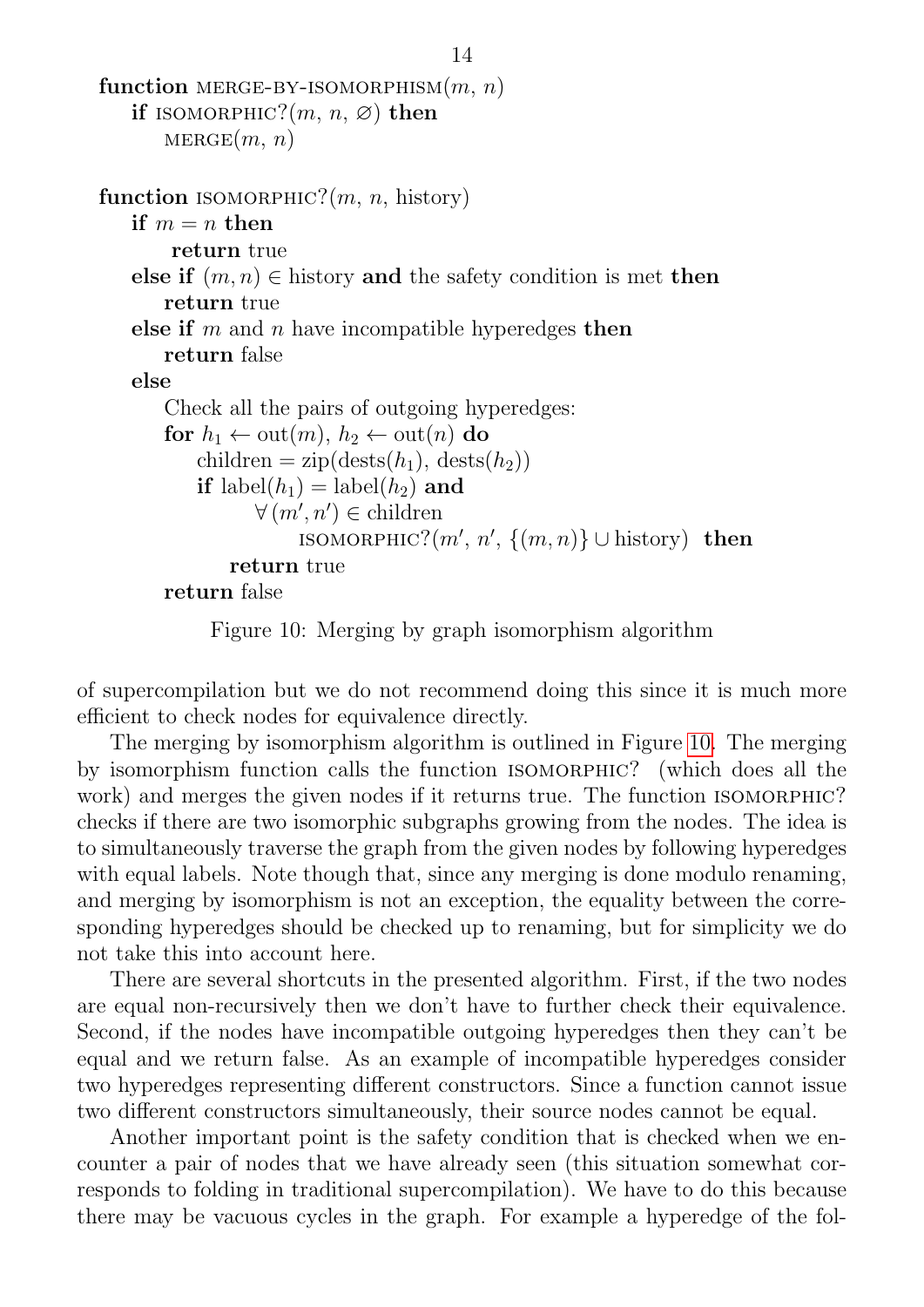lowing form can appear during application of transformations described earlier:

 $A = x \{ x = A \}$ 

This is a tautology which is absolutely correct but cannot be used as a definition of  $A$ . So, the task of the safety condition is to filter out this kind of cycles. In our current implementation we use guarded and structural recursion as safety conditions. Note that there are other possible ways of ensuring safety, for example, using the tick algebra [\[12,](#page-23-8) [19\]](#page-23-9).

Merging by isomorphism is a very important operation because it makes hypergraph-based supercompilation at least as powerful as traditional supercompilation. It also makes it possible to use hypergraph supercompilation for proving program equivalence without performing actual residualization. To do this one should put the functions suspected to be equal in the same graph and then transform it until the nodes representing these functions are merged.

The most amazing thing about merging by isomorphism is that it automatically enables higher-level supercompilation. Indeed, the idea of higher-level supercompilation is to use a lower-level supercompiler to prove some equalities (lemmas) which then can be used by the higher-level supercompiler. But this is exactly what happens if we apply merging by isomorphism several times: earlier merging may facilitate further merging.

## <span id="page-15-0"></span>6 Transformation ordering

Traditional supercompilers have a very strict order of applying transformations: perform driving until the whistle blows (a termination heuristic), then either fold or generalize the current (or sometimes the upper) configuration and continue driving.

Equality saturation approach, on the other hand, allows applying transformations in any order since the result will be the same if saturation (the state when no transformation is applicable) is reached. However, applying this method for supercompilation directly is complicated by several difficulties:

- Driving can be applied infinite number of times producing infinite number of different nodes. This problem can be overcome by using termination heuristics (whistles). For example, a simple heuristic is to perform driving only if the depth of the node is less than a certain number.
- Not all of our transformations meet the condition required for orderingindependence to hold. Actually it doesn't mean that our system is not ordering-independent, it means that this property is now much harder to substantiate and it's better not to rely on it.
- Even if we use whistles, saturation is very hard to achieve in practice. This is mostly due to generalizations as they produce a huge (but finite) number of different nodes.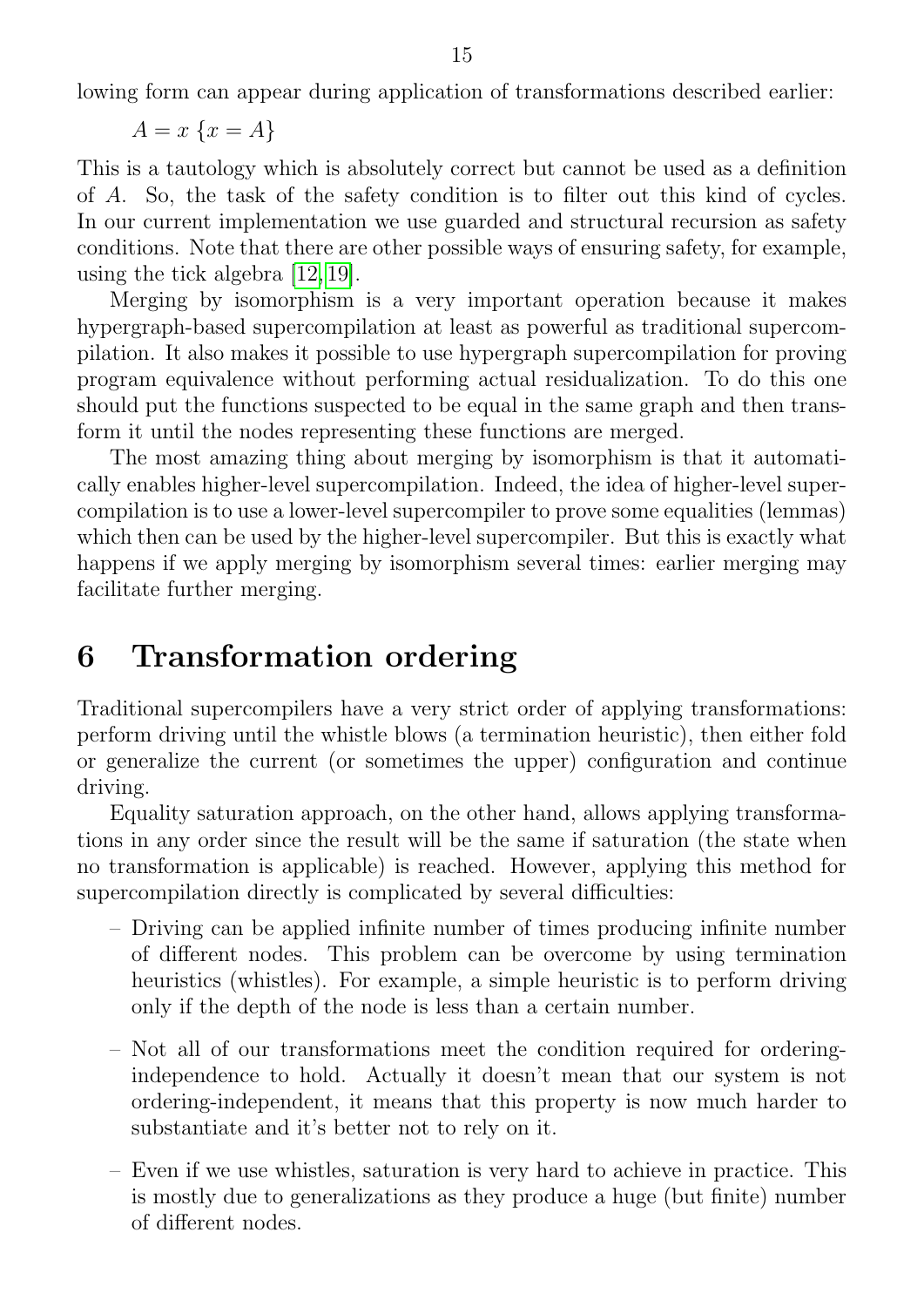<span id="page-16-0"></span>

Figure 11: Two approaches to saturation: applying transformations sequentially and applying transformations in parallel, generation by generation

Since the first two issues are more or less solvable, we will pay more attention to the last one. Ideally, we would like to have a fine-grained control over the time (number of steps) it takes to reach the saturated state. We've tried to use the depth-based heuristics we used for driving, but they turned out to be too coarse. So we decided to use another solution.

We propose to apply transformations in parallel: given a graph we determine what transformations can be applied to it and what new hyperedges should be added, and then we add all the new hyperedges (the new generation of hyperedges) at once. Then we repeat the procedure, thus adding hyperedges to the graph, generation by generation (Figure [11\)](#page-16-0). Each new generation depends only on previous generations. This approach has certain advantages:

- Since transformations don't interfere when we build a new generation, we can relax the monotonicity condition. It opens opportunities for complex whistles that can use information about the whole graph.
- The number of hyperedges in a single generation is not that big, and so we have a more fine-grained control over time we would like to spend on supercompilation. Still this number grows quite rapidly with the generation index, so it is not a complete solution.
- We can stop and think between generations. During this break we can analyze the graph and adjust further supercompilation strategy, we can apply some complex transformations like merging by isomorphism, or we can check if we've already achieved the goal (for example if we've merged the nodes we wanted to prove equal) and should stop.

We don't claim that this is the only right way, but at least it deals with some issues. Note though that we cannot do without heuristics, and traditional supercompilation heuristics are hard to make work in hypergraph setting. Building practical hypergraph-based supercompilers using the machinery described in this paper is still largely unresearched.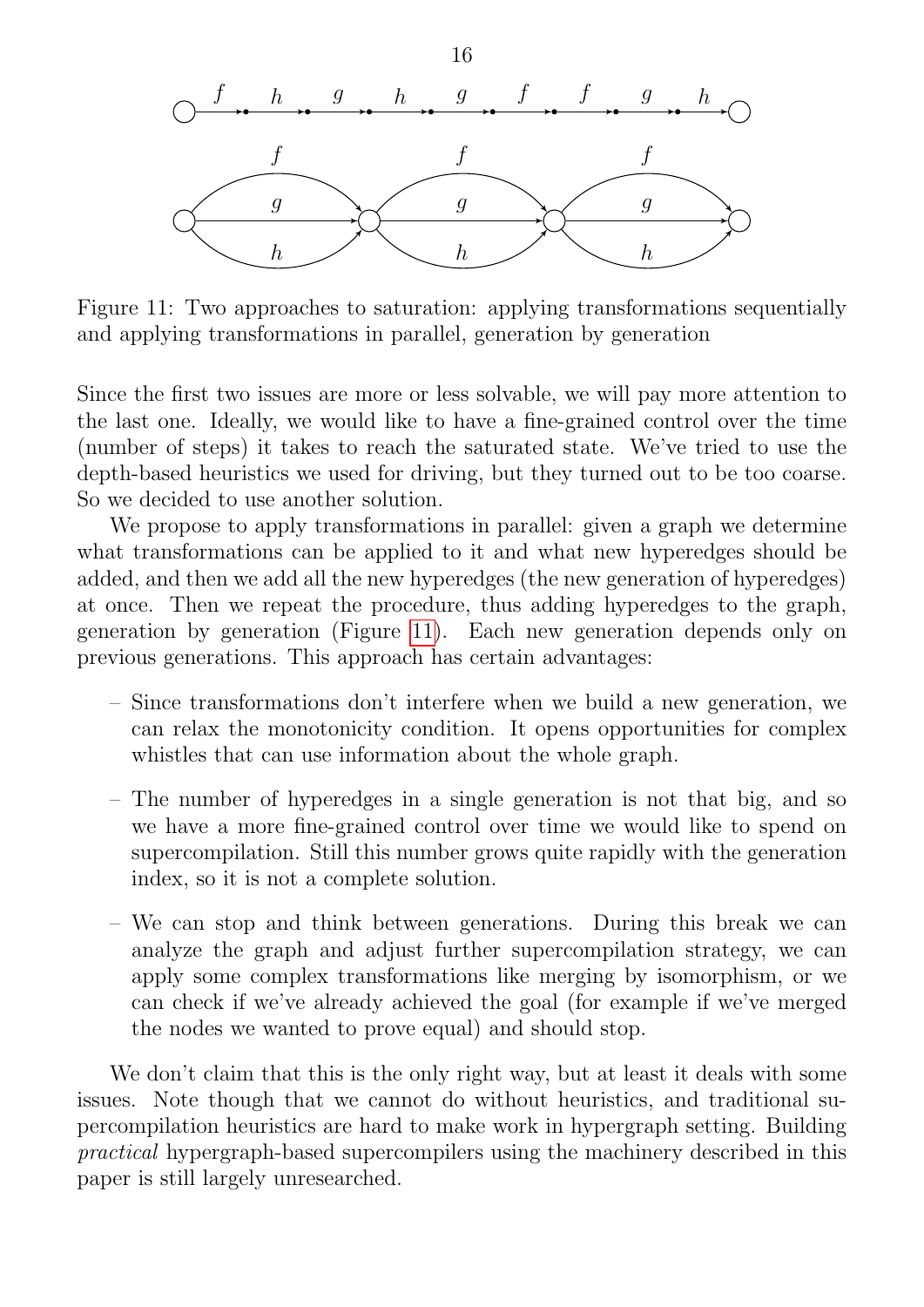## <span id="page-17-0"></span>7 Example

In this section we consider an example of supercompiling the following function:

$$
f n = \text{case } n \text{ of}
$$

$$
Z \to Z
$$

$$
S n \to f (f n)
$$

This function unwinds its argument until it reaches zero  $(Z)$  and then returns Z, but does it in an inefficient way by running it through itself. Indeed, here is the reduction of the term  $f(S(SZ))$ :

$$
f(S(SZ)) \rightarrow f(f(SZ)) \rightarrow f(f(fZ)) \rightarrow f(fZ) \rightarrow fZ \rightarrow Z
$$

We will prove that the function  $f$  is equal to the following function  $g$  which does the same thing more efficiently:

$$
g n = \textbf{case} \space n \space \textbf{of}
$$

$$
Z \rightarrow Z
$$

$$
S n \rightarrow g n
$$

The equivalence of  $f$  and  $g$  can be proved by induction using the following lemma:

$$
f(f n) = f n
$$

which in its turn can also be proved by induction.

This example is very simple and yet it needs higher-level supercompilation (because it uses a lemma). Moreover, the lemma is not easy to prove by supercompilation using the standard approach that implies supercompiling both sides and then comparing the residual programs. However, hypergraph-based supercompilation easily solves this example. Actually it doesn't even need generalization to solve it.

We will mostly follow the steps our current experimental implementation performs. The first step is to convert both functions into a hypergraph. The result can be seen in Figure [12.](#page-18-0) Nodes are drawn as rectangles, and hyperedges are drawn as rounded rectangles with sections for arguments at the bottom. We place small arguments like variables and constants right in these sections although they really have their own nodes and hyperedges. If an argument is too big, we put an ellipsis (. . .) in the corresponding section and draw an outgoing arrow.

We will not draw the subgraph representing the function  $q$  on the subsequent figures as it is already in the fully saturated state and will not change until the last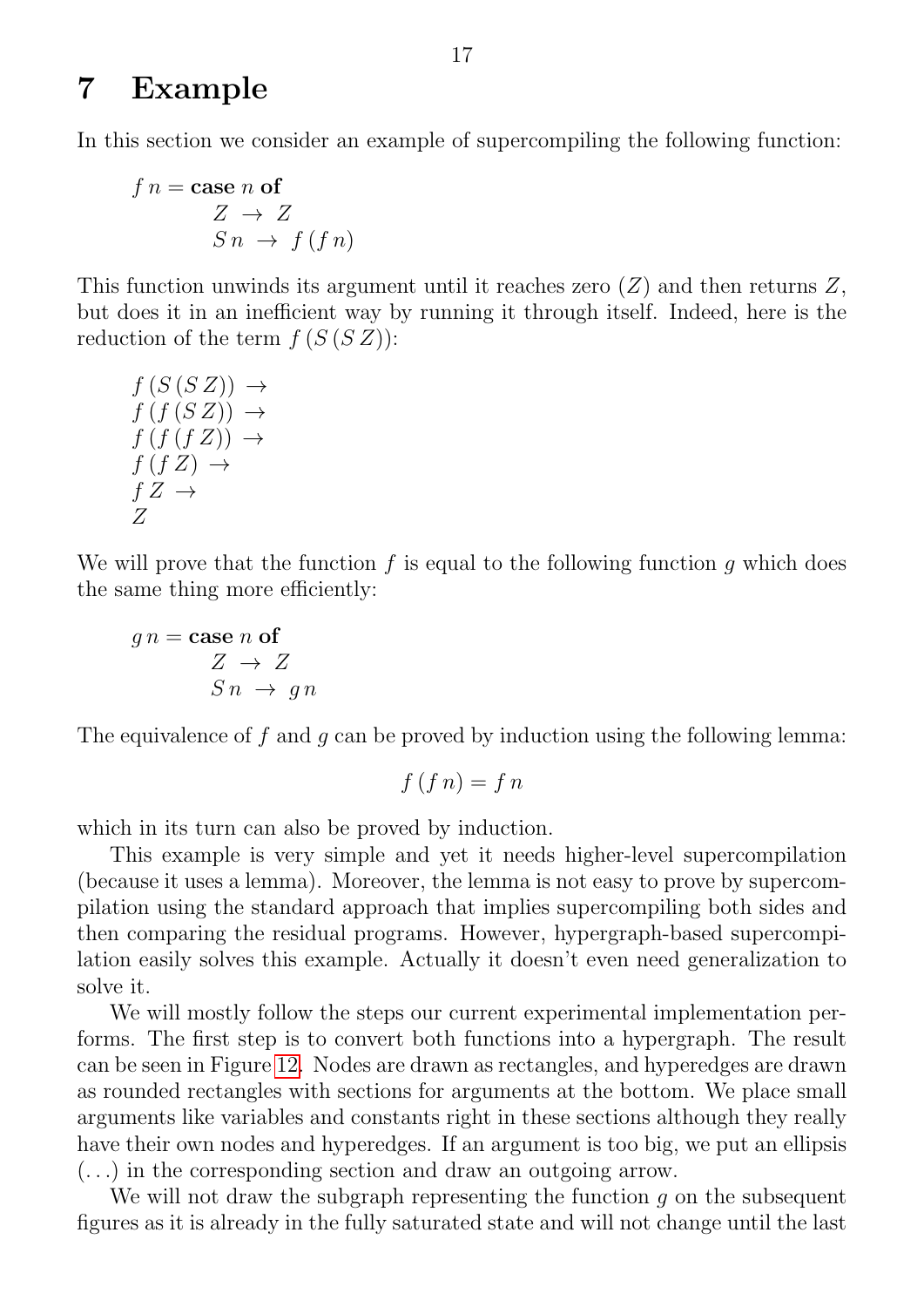<span id="page-18-0"></span>

<span id="page-18-1"></span>Figure 12: Initial graph (the zeroth generation of hyperedges)



Figure 13: After the first iteration (the first generation of hyperedges)

step. All transformations of interest are happening with the subgraph representing the function  $f$ .

After the functions has been converted to graphs, transformations are applied to them. In this case we use only driving. The result of the first iteration of applying transformations is shown in Figure [13](#page-18-1) (new hyperedges are drawn with thicker lines). There is only one new hyperedge, which is the result of driving  $f(f\,n)$ , stating that:

$$
f(f n) = \cose f n \text{ of}
$$
  

$$
Z \rightarrow Z
$$
  

$$
S n \rightarrow f(f n)
$$

This hyperedge is the result of applying the transformation (subst-case-of) (see Figure [6\)](#page-11-0) to the hyperedges of the original graph with subsequent normalization of the resultant hyperedge using the transformation (subst-id). In our current implementation the transformations (subst-id) and (case-of-constr) are applied automatically, the original hyperedges being removed from the graph.

18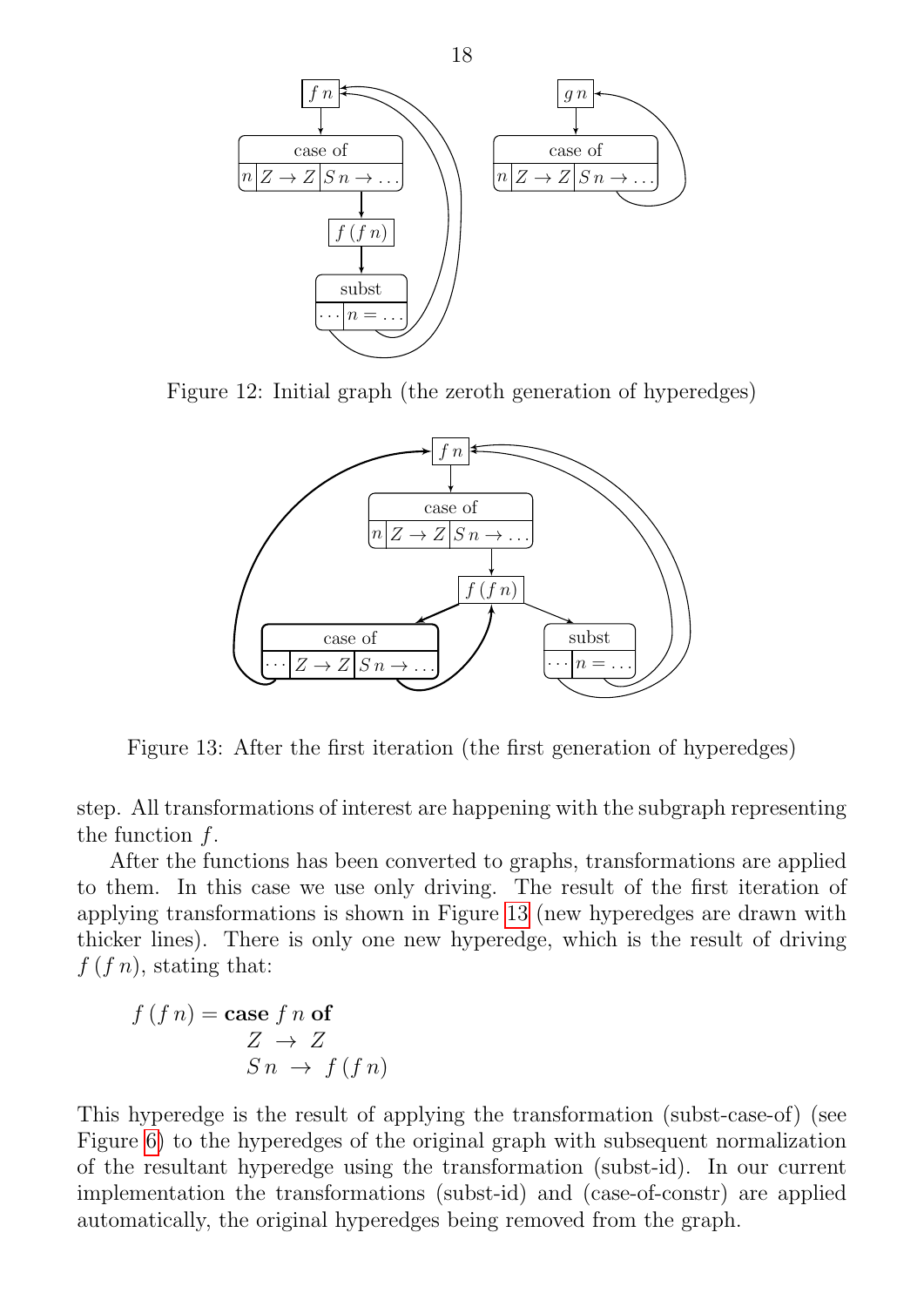<span id="page-19-0"></span>

Figure 14: After the second iteration (the second generation of hyperedges)

Textually this transformation would look as follows:

 $f(f n) = (f n) \{ n = f n \}$ (case *n* of  $\{Z \rightarrow Z : S \mid n \rightarrow f(f \mid n)\}\$ )  $\{n = f \mid n\} =$  (subst-case-of) case  $n \{n = f n\}$  of  $\{Z \rightarrow Z; S n \rightarrow f (f n)\}$  = (subst-id) case f n of  $\{Z \rightarrow Z; S \, n \rightarrow f(f \, n)\}$ 

Note that the substitution doesn't propagate into case-of's branches because they don't use the variable  $n$  (in the  $S$  branch  $n$  is bound). Tracking sets of used variables is another important trick that prevents the graph from becoming overcomplicated.

In the second iteration further driving of  $f(f\ n)$  is performed (using the transformation (case-of-case-of)), resulting in the graph shown in Figure [14.](#page-19-0) In this case an intermediate node  $(tmp n)$  was needed.

It might not be obvious from the first glance, but now we have everything prepared to perform merging by isomorphism, i.e. we have two isomorphic subgraphs growing from the nodes  $f n$  and  $f (fn)$ . The corresponding proof graph (which almost repeats the execution tree of the function ISOMORPHIC?) is shown in Fig-ure [15.](#page-20-1) Note that this graph has a leaf node  $f(f\eta) = f(f\eta)$ . It doesn't have any outgoing hyperedges since the statement it represents is obviously true. This

19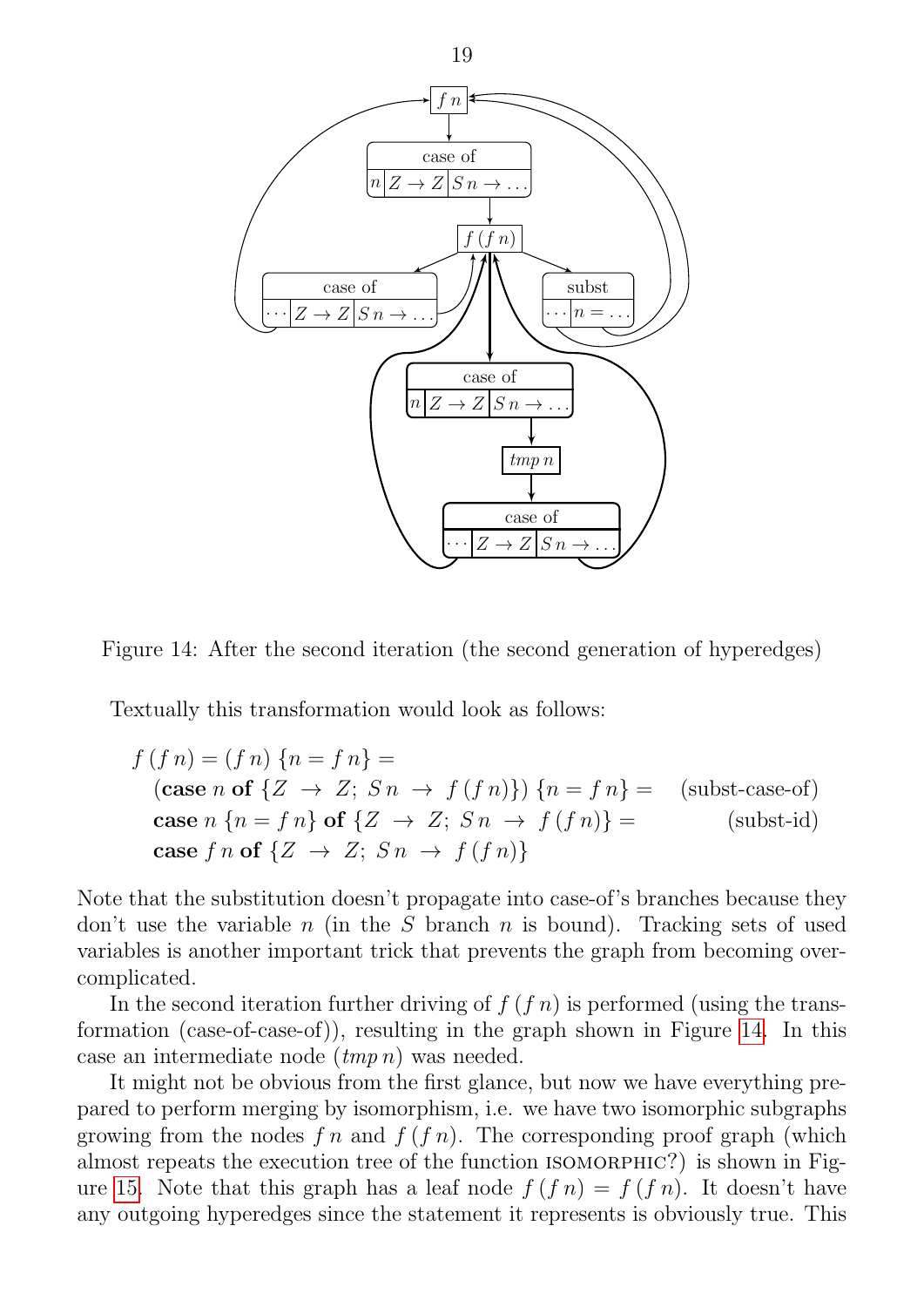<span id="page-20-1"></span>

<span id="page-20-2"></span>Figure 15: A proof graph for the equivalence  $f n = f(f n)$ 



Figure 16: The final state

is an example of a shortcut that is not taken into account in the usual approach to proving equivalence by supercompilation.

After performing merging by isomorphism, the graph collapses to the state shown in Figure [16](#page-20-2) where the nodes  $f n$ ,  $f (f n)$  and  $t m p n$  are identified. The last step is to perform another merging by isomorphism to merge the nodes  $fn$ and  $q\,n$ . As a result, the graph will look exactly like the graph in Figure [16,](#page-20-2) moreover, it will be in the fully saturated state.

### <span id="page-20-0"></span>8 Conclusion and related work

The main contribution of our work is expressing multi-result supercompilation in terms of hypergraph transformations. As it has been shown, this new formulation gives us higher-level supercompilation "for free" by means of merging by isomorphism.

Because of the important role merging plays in hypergraph-based supercompilation, it seems that its most natural application is proving equivalence of programs. Residualization in multi-result setting still has some issues like bad per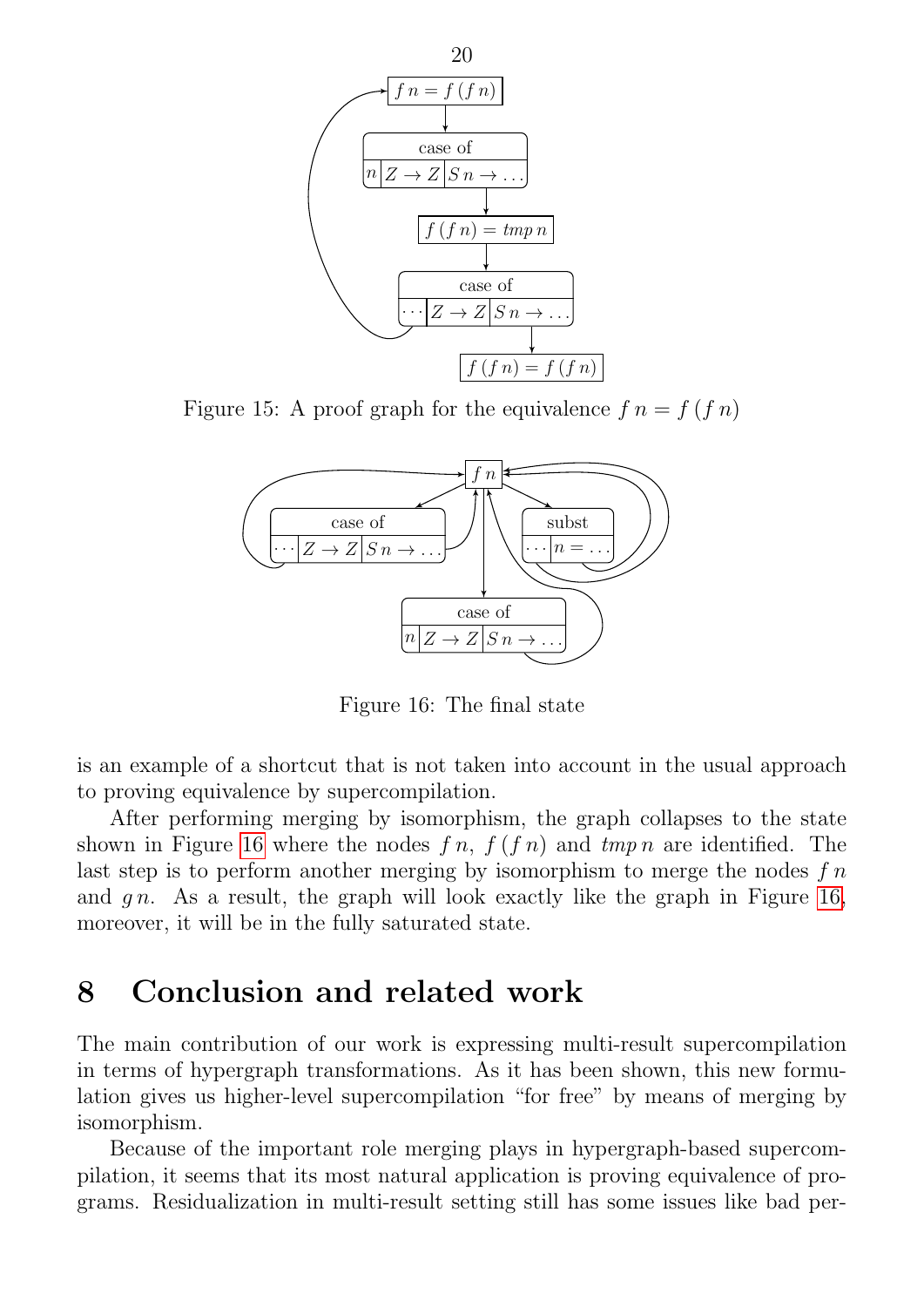formance and lack of good heuristics for choosing the best program.

The safety condition we have used for merging by isomorphism suggests that our form of supercompilation may be better suited to total languages (like Agda), but it's still an open question.

This paper may be considered as a continuation of our previous work [\[3\]](#page-22-1), in which we used a special kind of hypergraph called overgraph. The main distinctive feature of an overgraph is that its nodes contain configurations. Now we have got rid of configurations which makes it possible to merge more nodes. However, some ideas from the previous article are still applicable, e.g. the residualization algorithm.

The idea that nodes should be merged modulo renaming (already used in our previous work) is extremely important for hypergraph-based supercompilation, although we haven't payed much attention to it in this paper for the sake of simplicity.

The idea of using a graph-based data structure to compactly represent large sets of programs (or similar objects) is not new, but usually E-graphs are used for this purpose [\[1,](#page-22-2) [8,](#page-22-3) [20\]](#page-23-5). However And-Or-graphs (which are closer to hypergraph) are also used, for example in the field of transition systems [\[2\]](#page-22-4) for applications related to multi-result supercompilation [\[9\]](#page-22-5).

The idea of multi-result supercompilation was put forward by I. Klyuchnikov and S. Romanenko [\[14\]](#page-23-4), mainly to aid higher-level supercompilation. Higher-level supercompilation is a broad term denoting systems that use supercompilation as a primitive operation, but we used it here in a narrow sense as a supercompilation technique similar to two-level supercompilation and distillation. Distillation was introduced by G. Hamilton [\[4,](#page-22-6)[6,](#page-22-7)[7\]](#page-22-8). Later I. Klyuchnikov and S. Romanenko proposed two-level supercompilation based on similar ideas [\[10,](#page-23-10) [12\]](#page-23-8). Our version of higher-level supercompilation is more similar to the recent definition of distillation [\[5\]](#page-22-9) in several respects, particularly in the ability of gradually moving to higher levels. We also do not have a clear distinction between different levels, as opposed to two-level supercompilation.

Two-level supercompilation uses a tick-based approach to ensuring transformation correctness, which is the most rigorous approach so far. It may work better for some programs than the approach we use, since the syntactic conditions of guarded and structural recursion reject some programs even for single-level supercompilation, so we are thinking of employing the tick-based approach in the hypergraph supercompiler. Note thought that the tick-based approach has certain issues with levels higher than two, so it may be more effective to combine both methods. It is worth noting that the guardedness condition in the field of supercompilation has also been used to check if the supercompiled program is productive (which implies that the original program is productive too) in the work by G. Mendel-Gleason and G. Hamilton [\[17\]](#page-23-1).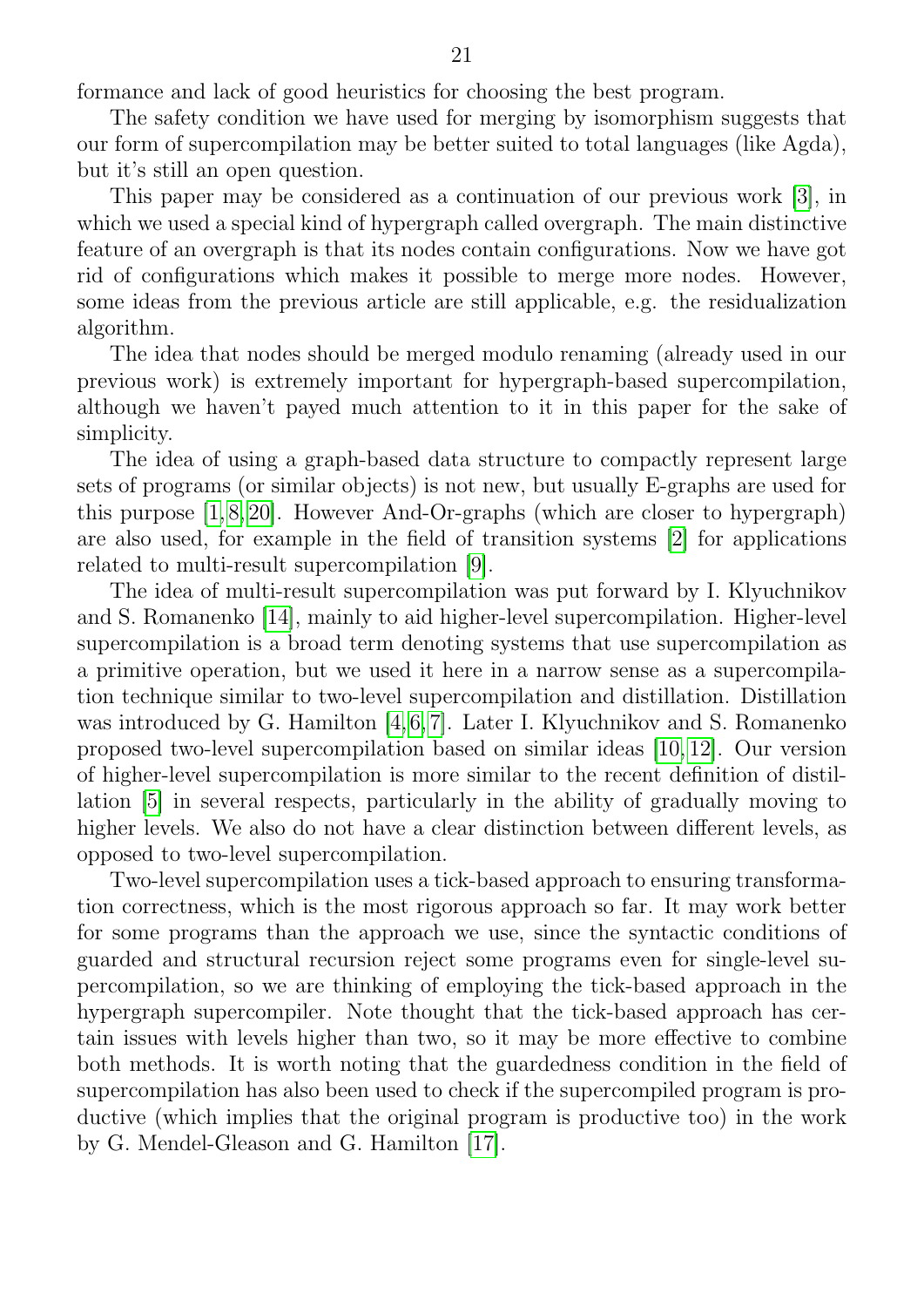## Acknowledgements

The author would like to express his gratitude to Sergei Romanenko and Andrei Klimov for regular fruitful discussions on this work and useful comments.

# <span id="page-22-0"></span>References

- <span id="page-22-2"></span>[1] Detlefs, Nelson, and Saxe. Simplify: A theorem prover for program checking. JACM: Journal of the ACM, 52, 2005.
- <span id="page-22-4"></span>[2] G. Geeraerts. Coverability and expressiveness properties of well-structured transition systems, May 02 2007.
- <span id="page-22-1"></span>[3] S. A. Grechanik. Overgraph representation for multi-result supercompilation. In A. Klimov and S. Romanenko, editors, Proceedings of the Third International Valentin Turchin Workshop on Metacomputation, pages 48–65, Pereslavl-Zalessky, Russia, July 2012. Pereslavl-Zalessky: Ailamazyan University of Pereslavl.
- <span id="page-22-6"></span>[4] G. W. Hamilton. Distillation: extracting the essence of programs. In Proceedings of the 2007 ACM SIGPLAN symposium on Partial evaluation and semantics-based program manipulation, pages 61–70. ACM Press New York, NY, USA, 2007.
- <span id="page-22-9"></span>[5] G. W. Hamilton. A hierarchy of program transformers. In A. Klimov and S. Romanenko, editors, Proceedings of the Third International Valentin Turchin Workshop on Metacomputation, pages 66–86, Pereslavl-Zalessky, Russia, July 2012. Pereslavl-Zalessky: Ailamazyan University of Pereslavl.
- <span id="page-22-7"></span>[6] G. W. Hamilton and N. D. Jones. Distillation with labelled transition systems. In O. Kiselyov and S. Thompson, editors, PEPM, pages 15–24. ACM, 2012.
- <span id="page-22-8"></span>[7] G. W. Hamilton and M. H. Kabir. Constructing programs from metasystem transition proofs. In Proceedings of the First International Workshop on Metacomputation in Russia, 2008.
- <span id="page-22-3"></span>[8] R. Joshi, G. Nelson, and K. Randall. Denali: a goal-directed superoptimizer. ACM SIGPLAN Notices, 37(5):304–314, May 2002.
- <span id="page-22-5"></span>[9] A. V. Klimov. Why multi-result supercompilation matters: Case study of reachability problems for transition systems. In A. Klimov and S. Romanenko, editors, Proceedings of the Third International Valentin Turchin Workshop on Metacomputation, pages 91–111, Pereslavl-Zalessky, Russia, July 2012. Pereslavl-Zalessky: Ailamazyan University of Pereslavl.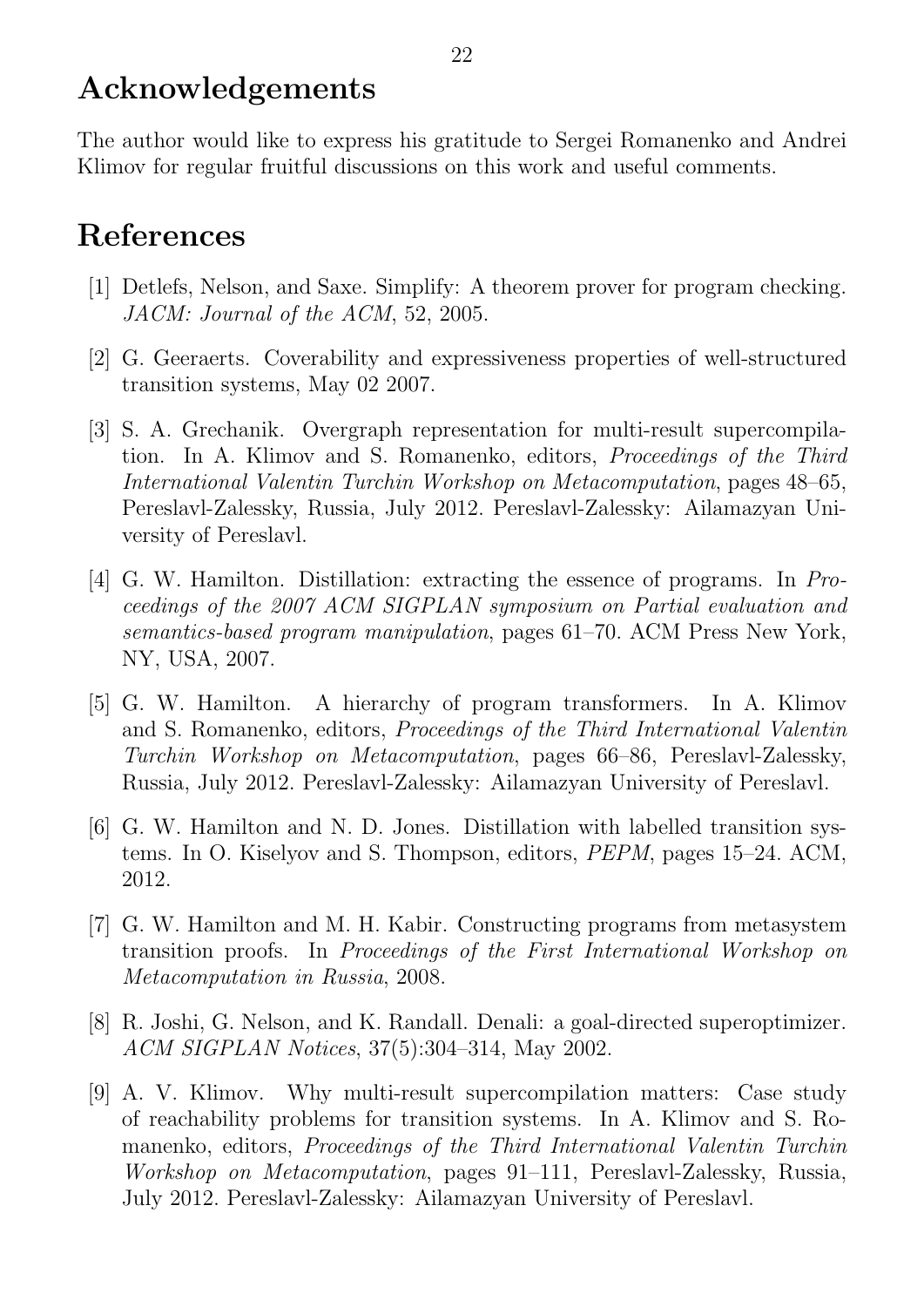- <span id="page-23-10"></span>[10] I. Klyuchnikov. Towards effective two-level supercompilation. Preprint 81, Keldysh Institute of Applied Mathematics, 2010. URL: [http://library.](http://library.keldysh.ru/preprint.asp?id=2010-81&lg=e) [keldysh.ru/preprint.asp?id=2010-81&lg=e](http://library.keldysh.ru/preprint.asp?id=2010-81&lg=e).
- <span id="page-23-2"></span>[11] I. Klyuchnikov and S. Romanenko. Proving the equivalence of higher-order terms by means of supercompilation. In Perspectives of Systems Informatics, volume 5947 of LNCS, pages 193–205, 2010.
- <span id="page-23-8"></span>[12] I. Klyuchnikov and S. Romanenko. Towards higher-level supercompilation. In Second International Workshop on Metacomputation in Russia, 2010.
- <span id="page-23-6"></span>[13] I. G. Klyuchnikov and S. A. Romanenko. Formalizing and implementing multi-result supercompilation. In A. Klimov and S. Romanenko, editors, Proceedings of the Third International Valentin Turchin Workshop on Metacomputation, pages 142–164, Pereslavl-Zalessky, Russia, July 2012. Pereslavl-Zalessky: Ailamazyan University of Pereslavl.
- <span id="page-23-4"></span>[14] I. G. Klyuchnikov and S. A. Romanenko. Multi-result supercompilation as branching growth of the penultimate level in metasystem transitions. In E. Clarke, I. Virbitskaite, and A. Voronkov, editors, Perspectives of Systems Informatics, 8th Andrei Ershov Informatics Conference, PSI 2011, Akademgorodok, Novosibirsk, Russia, June  $27 - July 01$ ,  $2011$ , volume 7162 of Lecture Notes in Computer Science, pages 210–226. Springer, 2012.
- <span id="page-23-0"></span>[15] A. Lisitsa and A. P. Nemytykh. Verification as a parameterized testing (experiments with the SCP4 supercompiler). Programming and Computer Software,  $33(1):14-23$ ,  $2007$ .
- <span id="page-23-3"></span>[16] A. Lisitsa and M. Webster. Supercompilation for equivalence testing in metamorphic computer viruses detection. In Proceedings of the First International Workshop on Metacomputation in Russia, 2008.
- <span id="page-23-1"></span>[17] G. E. Mendel-Gleason and G. W. Hamilton. Development of the productive forces. In A. Klimov and S. Romanenko, editors, Proceedings of the Third International Valentin Turchin Workshop on Metacomputation, pages 184– 202, Pereslavl-Zalessky, Russia, July 2012. Pereslavl-Zalessky: Ailamazyan University of Pereslavl.
- <span id="page-23-7"></span>[18] Nelson and Oppen. Fast decision procedures based on congruence closure. JACM: Journal of the ACM, 27, 1980.
- <span id="page-23-9"></span>[19] D. Sands. Total correctness by local improvement in the transformation of functional programs. ACM Trans. Program. Lang. Syst., 18(2):175–234, 1996.
- <span id="page-23-5"></span>[20] R. Tate, M. Stepp, Z. Tatlock, and S. Lerner. Equality saturation: a new approach to optimization. SIGPLAN Not., 44:264–276, January 2009.